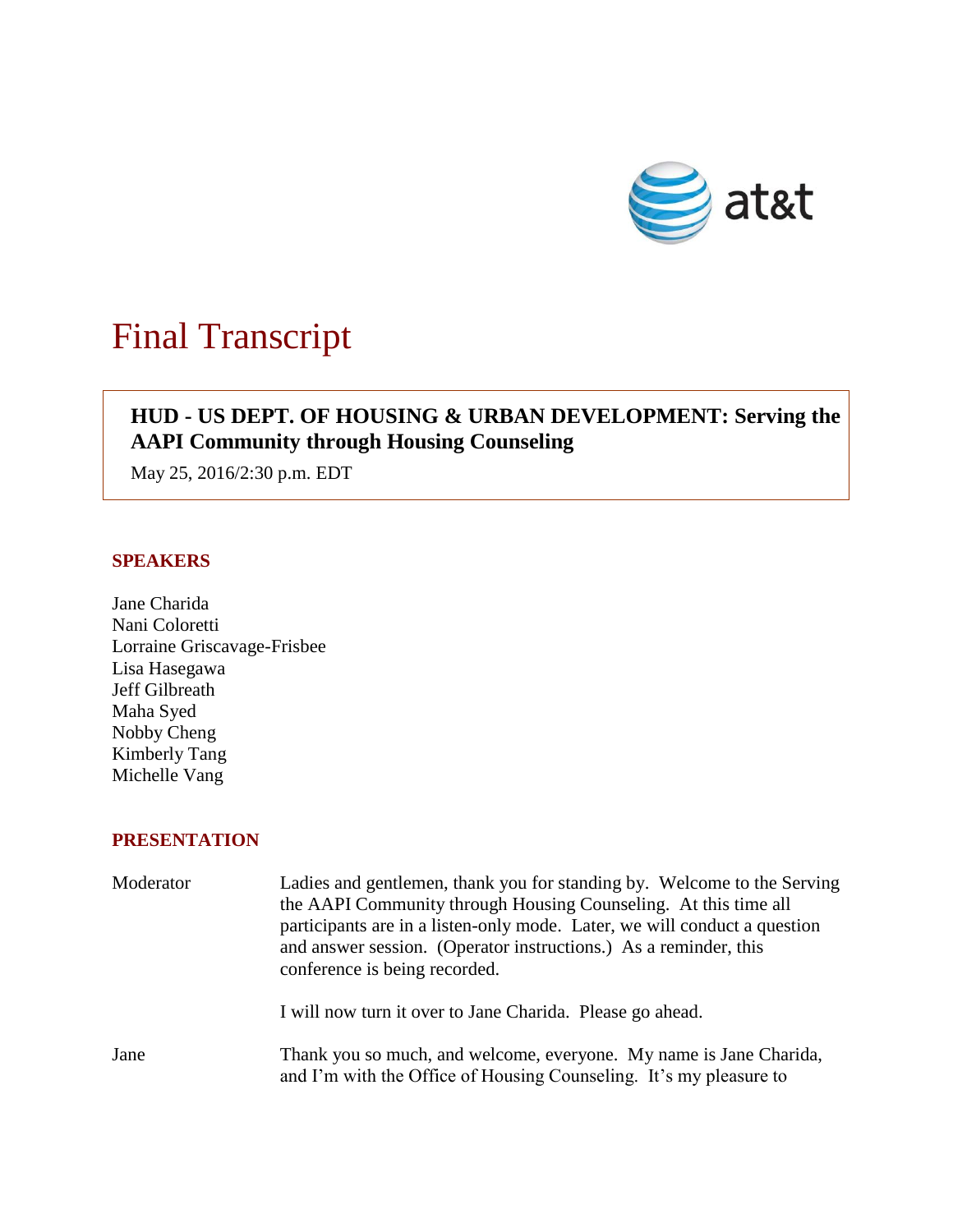welcome you to today's call. I'd like to go over a few logistics with you first. Next slide, please.

This audio is being recorded. We will have a playback number available along with a copy of the presentation, and a transcript. You will get notification via our Listserv on where to find the archived information.

I do want to point out that the lines are muted during the presentation, but of course we would love to hear your feedback, so questions and answers will be handled during the call. When those lines are open, the operator will give you instructions on how to make your comments.

There is another way to enter comments on the session. Next slide, please. If you notice, there is a control panel on the right-hand side of your screen. Where you see the questions book you can just enter your comments or questions and we'll be happy to bring them up in the conversation, if possible. Sometimes we are not able to get to every comment or question, so we'll be sure to respond after the presentation. Next slide, please.

Again, we do request that your phones stay on mute until you are speaking. So, please use the mute function on your phone, or the star six function. Next slide, please.

We will send a survey at the end of this session. We really value your comments. It's our goal to make every presentation as good as possible, and that happens a lot when we get your comments on what we can improve on or ideas for future presentations.

It's my pleasure to introduce Nani Coloretti, Deputy Secretary of HUD.

Nani Fantastic. Thank you so much. Thanks, Jane. I'm just going to give some opening remarks, and then we'll kick off some panels. So, I just wanted to say Happy Asian American and Pacific Islander Heritage Month. We have been celebrating all month here in D.C. with a number of events. And I'm really happy to be joining this call today to talk about AAPI and housing counseling. I think it's a really important topic.

> As you all know, the AAPI community is just extremely diverse. It encompasses over 50 ethnic and language groups. And it's estimated that we've got at least 18 million people currently in the United States that comprise the AAPI community.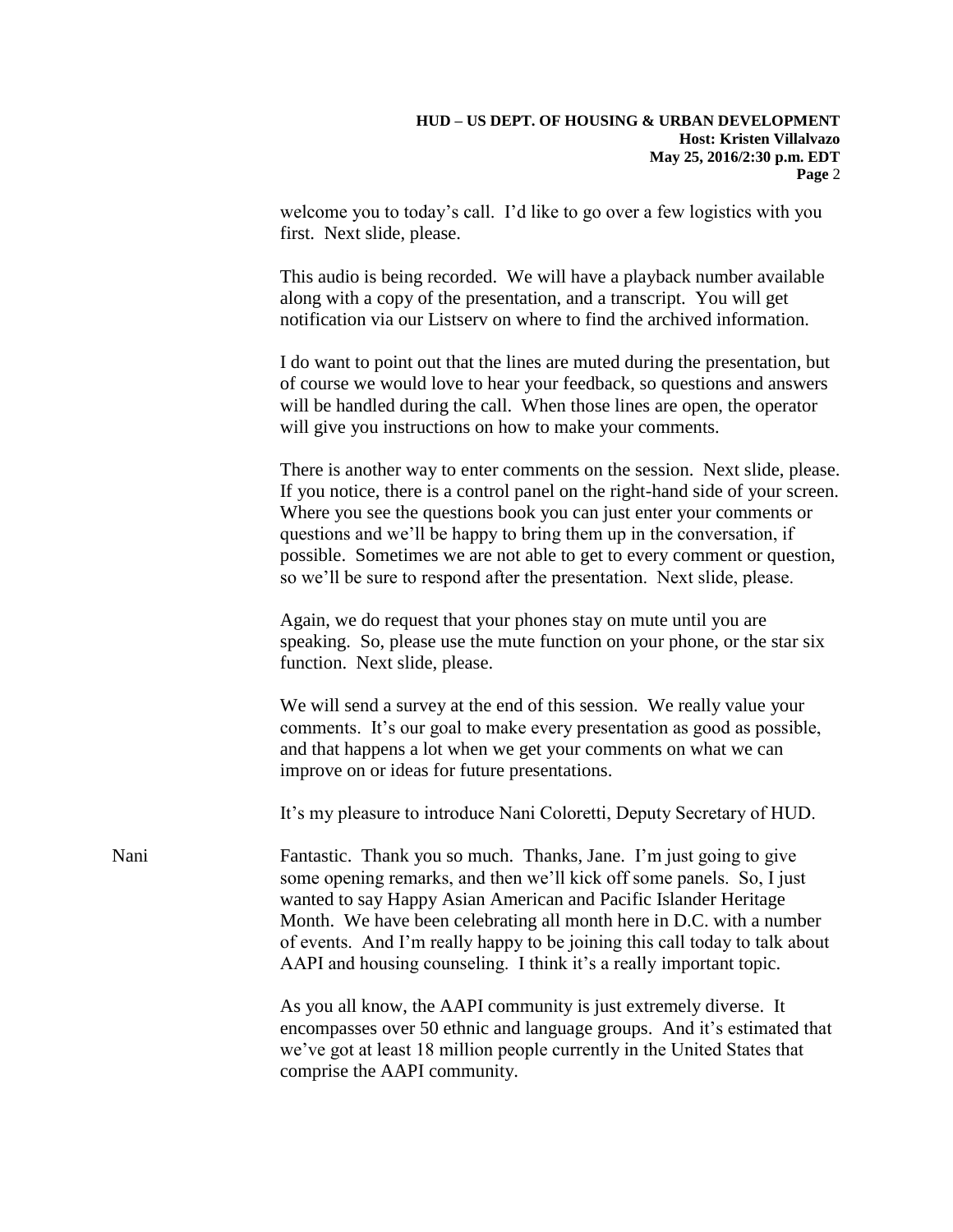I'm part of something called the White House Initiative on Asian Americans and Pacific Islanders, and we have been doing a lot of research and information across the federal space about our country and the AAPI population, among other things. According to this initiative the AAPI community is the fastest growing racial group in the country, and it's expected to more than double by 2060.

Even though there's tremendous growth in this population it actually remains one of the most understudied racial groups in the country, and so we know that it's critical to collect, analyze, and disseminate data on the AAPI community and, quite frankly, in a disaggregated way. That effort will go a long way to help identify needs, services, training, and education of the community. And I'm happy to say that here at HUD we are part of the effort to do that, and we are actually working on collecting disaggregated data through our housing survey.

In the White House initiative we have aimed to advance data collection, dissemination, and disaggregation amongst federal agencies, state and local partners, researchers, and policy advocates. And so we know that this data will help everyone do their work.

Our mission here at HUD is to create strong, sustainable, inclusive communities and quality, affordable homes for all. Our strategic goals include ensuring equal access to sustainable housing financing and achieving a more balanced housing market, particularly in underserved communities. And we know that housing counseling helps achieve this goal.

We offer housing counseling in many languages. In fiscal year 2015 housing counseling agencies in our program served over 46,000 AAPI clients, and although these numbers point to some of our success one of the challenges that remains is for us to increase the awareness of housing counseling in the AAPI communities. So, today's webinar will outline why outreach is so important and also what other challenges housing counselors face when working with the AAPI community.

Our panelists will also share their solutions and some of their best practices, so you'll learn what to expect when counseling the diverse cultures that encompass the AAPI community and what you need to do to ensure your program is providing the best services possible.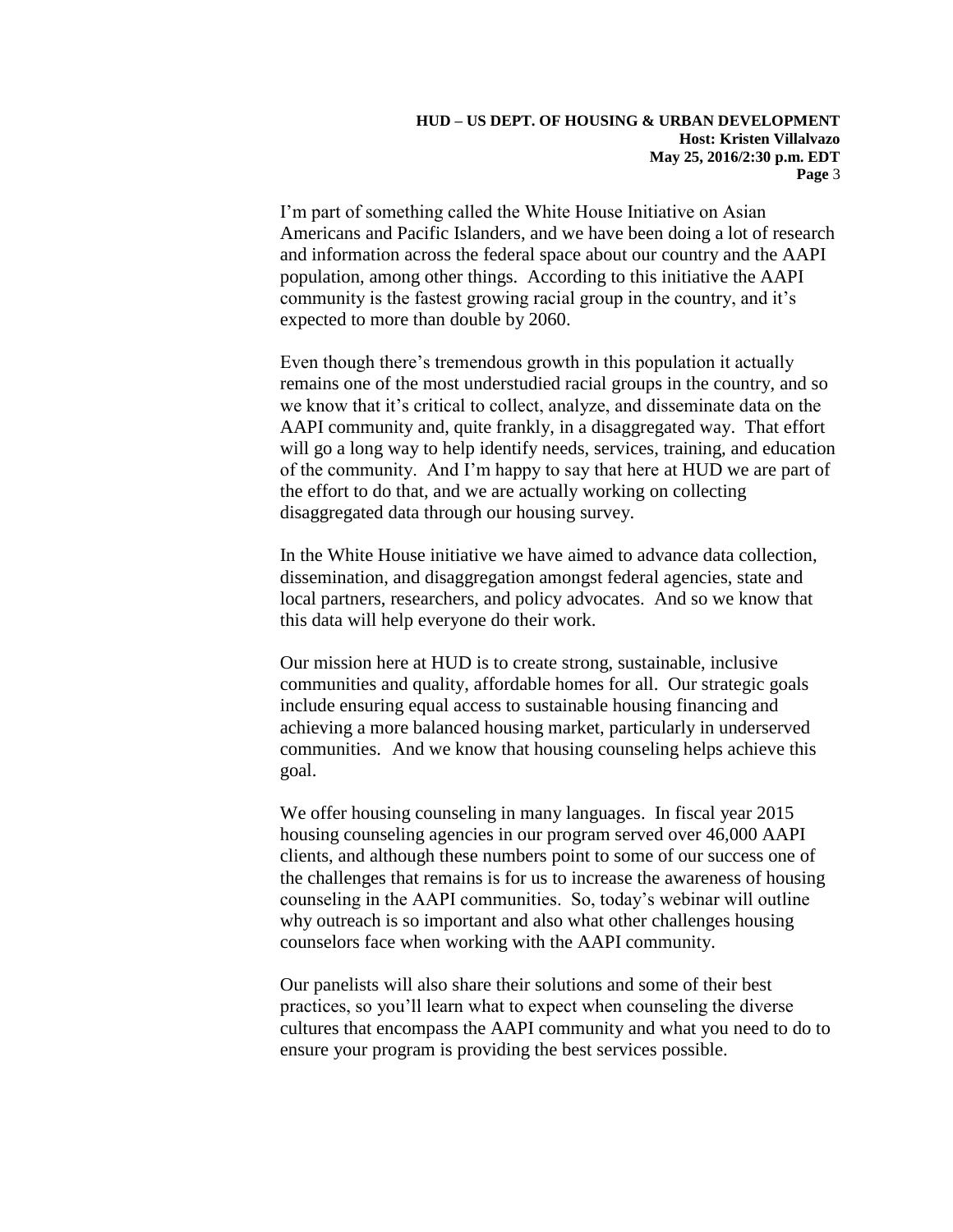Today's panelists represent a broad spectrum of cultures, languages, and geography. We have HUD approved housing counseling agency representatives from New York, Washington, D.C., St. Paul, Minnesota, and Houston, Texas, as well as traditionally thought of AAPI communities of San Francisco, and my hometown, Honolulu, Hawaii.

So, we appreciate and thank you for all the hard work you do every day to help your clients reach their housing goals. And I hope you find this webinar very beneficial in better understanding how to work with the AAPI community. And I also want to thank the panelists in advance for their willingness to share their knowledge and experiences with serving the AAPI community, because I know that working together our efforts can make headway in improving the financial literacy in housing for this underserved community.

So, now I'm going to turn the webinar over to someone here at HUD, Lorraine Griscavage-Frisbee, with HUD's Office of Housing Counseling. And she will introduce the panelists.

Lorraine Great. Thank you so much. We really appreciate you participating in this, Nani, and welcome, everyone. First of all, those of you that have logged into the webinar portion, we're having some technical difficulties and the webinar isn't showing up. But it's not critical to the information we're all going to be sharing with you today, so please bear that in mind if you don't see anything on your screen right now. We're working to restore that.

> We're very excited to have this different format. Typically those of you that have participated in our stakeholders' webinars we're usually asking our audience for feedback. Instead, we thought we would try a different approach, because we're certainly not experts in dealing with the AAPI community, and we're very happy to have a distinguished panel today of your peers, those that are working in the housing counseling industry and directly serving the AAPI community. And they're going to share with you, as Nani said, their experiences, the challenges, and also their best practices so we can all be better educated and know how to serve this population group better.

I would like to introduce our panelists, and then we'll go ahead. We did have some polling questions, but if we cannot pull the presentation up presenters, Jane and Jovan, we will just skip those. Our panelists are: Lisa Hasegawa, and she's with the National Coalition for Asian Pacific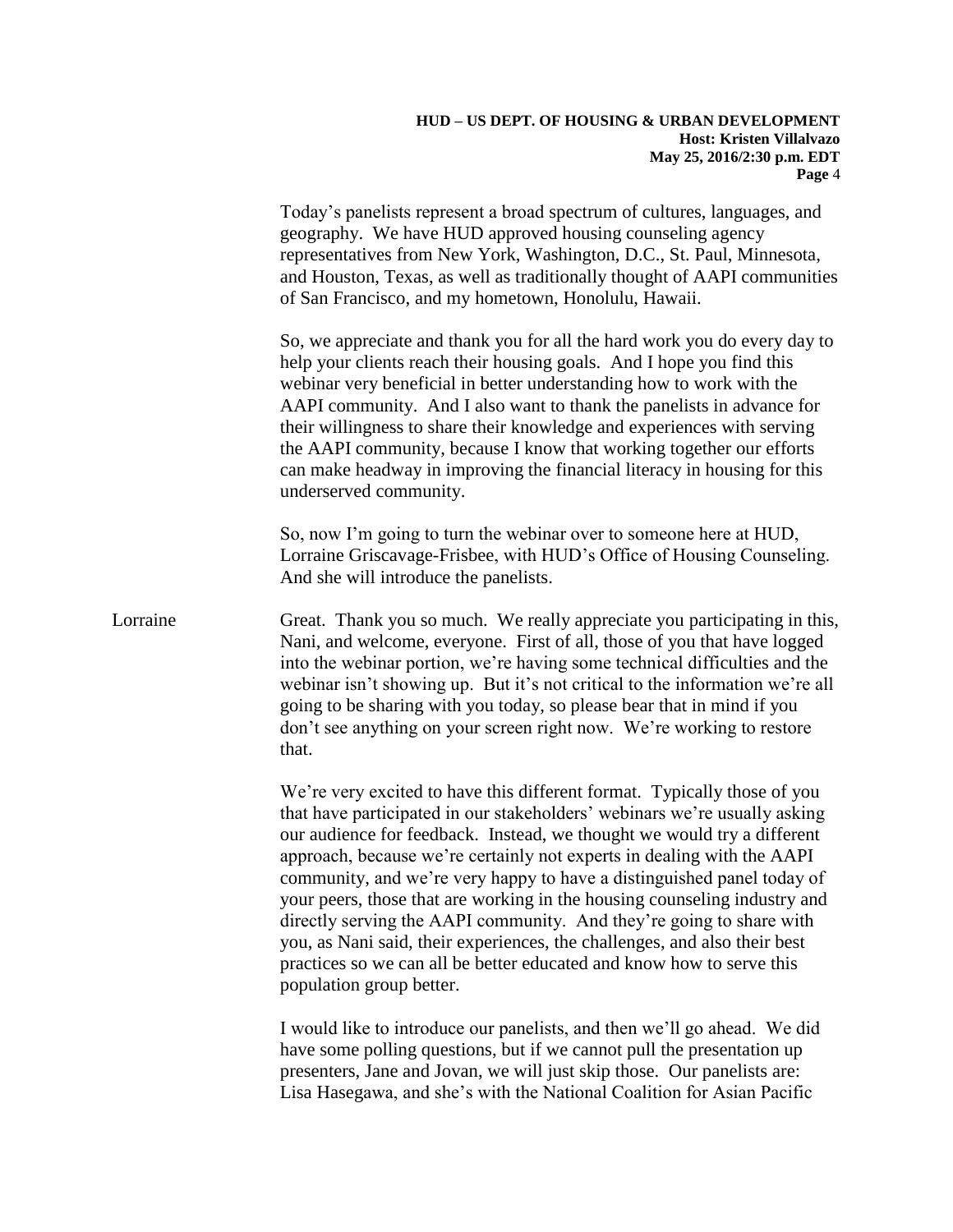|          | American Community Development, nicknamed National CAPACD; we<br>also have Jeff Gilbreath from Hawaiian Community Assets, and that<br>agency is located in Honolulu, Hawaii; we have Maha Syed from Chhaya<br>Community Development in Jackson Heights, New York; Michelle Vang<br>from the Hmong American Partnership in St. Paul, Minnesota; we have<br>Nobby Cheng from Asian, Inc. in San Francisco; and Kimberly Tang from<br>the Chinese Community Center in Houston, Texas.                                    |
|----------|-----------------------------------------------------------------------------------------------------------------------------------------------------------------------------------------------------------------------------------------------------------------------------------------------------------------------------------------------------------------------------------------------------------------------------------------------------------------------------------------------------------------------|
|          | And I see we are trying to get our screen up. I'll give it a moment to see if<br>we can do our polling questions before we start interviewing our panelists.<br>It's getting there. Jane, how is it looking, and Jovan, should we just skip<br>the polling questions?                                                                                                                                                                                                                                                 |
| Jane     | We're very, very close. Oh, I think we're there. One moment.                                                                                                                                                                                                                                                                                                                                                                                                                                                          |
| Lorraine | There we go. Okay. Thank you. We've only been doing this for three<br>years, and it amazes me how technology always likes to throw us a<br>curveball. Okay, we are able to do the polling questions.                                                                                                                                                                                                                                                                                                                  |
|          | The first question we have for you, because this invitation was sent out to<br>other than the housing counseling community we'd like to know who all is<br>participating in this webinar. So, if you could answer if you're a Housing<br>Counselor or a Housing Counseling Manager; if you're a Case Manager,<br>perhaps you work in other programs that do holistic case management<br>with clients; if you're involved in an Other Affordable Housing Provider;<br>or None of the Above. So, can we open the polls? |
| Jane     | The poll is open.                                                                                                                                                                                                                                                                                                                                                                                                                                                                                                     |
| Lorraine | Great. Thank you. We'll give everybody a minute to answer. Okay, let's<br>close the polls, and we'll see the results. Okay, great. So, we do have a<br>variety of folks. We have 61% Housing Counselors, and the rest of you<br>represent other areas and services. So, thank you very much for<br>responding.                                                                                                                                                                                                        |
|          | We have one more question, only for those of you that answered Case<br>Manager, Other Affordable Housing Provider, or None of the Above,<br>would you please share with us your knowledge of housing counseling?<br>Can we go to the next polling question, please?                                                                                                                                                                                                                                                   |
|          | We're curious, for those of you that answered $B, C, or D$ , what is your<br>experience with housing counseling? Do you have some direct experience                                                                                                                                                                                                                                                                                                                                                                   |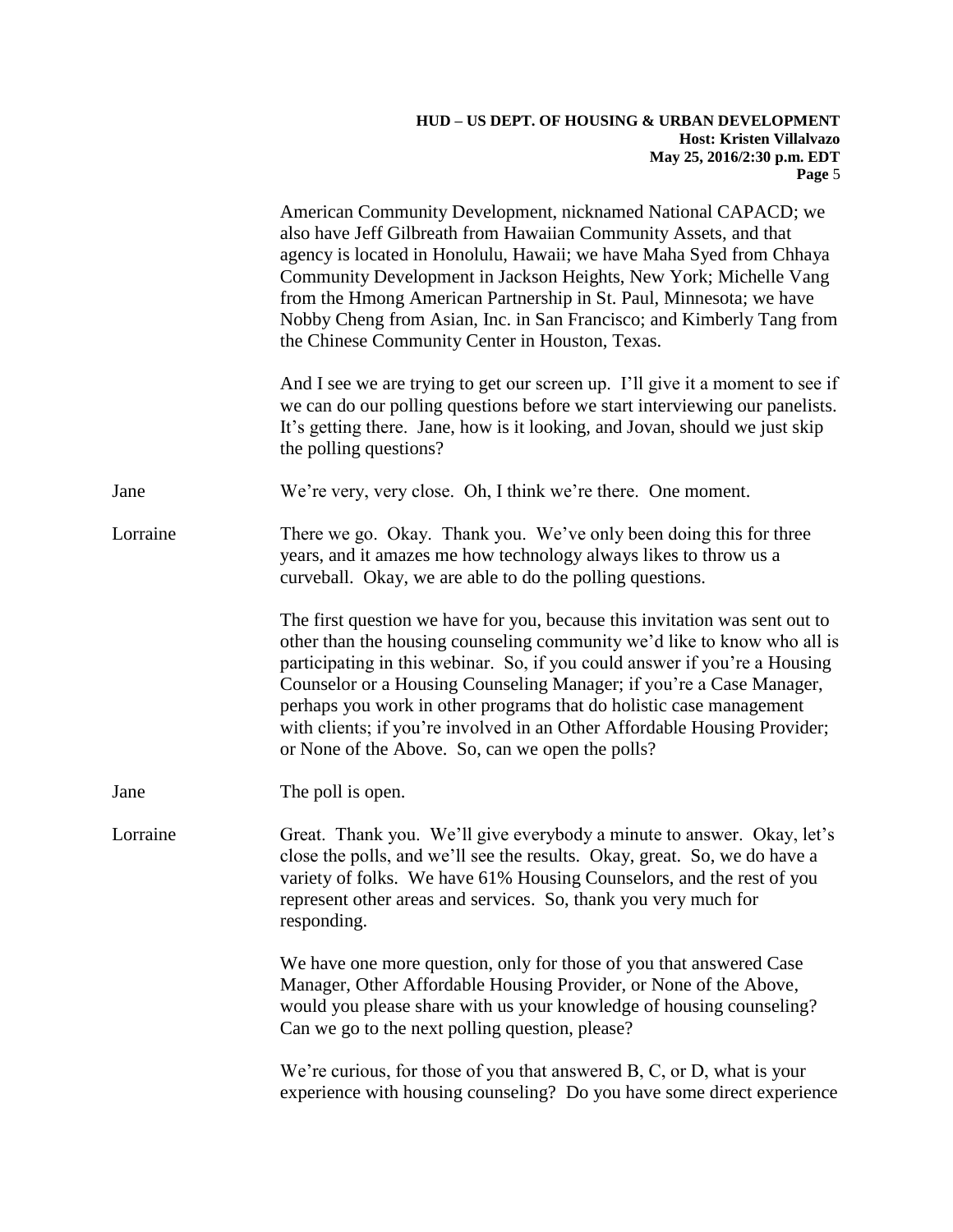and work with housing counseling agencies in your community, or you have knowledge of it, or you're somewhat familiar, or maybe not at all? So, we'll give everybody a moment to answer that.

Jane, would you like to show us the results, please? Wonderful. So, everybody that's listening in has some knowledge of housing counseling. That's terrific. And let me tell you, when we get through with our panel discussion you will have a wonderful understanding of exactly how the AAPI community is being served by our agencies. Okay. Thank you.

Alright, let's get started now with interviewing our panelists. We're going to probably stay on this slide for the rest of the presentation. And we have quite a bit of information to share with you, so I do want to point out that we have this webinar scheduled for an hour and a half. It may actually go longer than that. We are going to have a question and answer period after we go through the panel discussion if you'd like to ask any further questions of our panelists.

But, first of all, let's meet all of our panelists. I'm going to ask each of you to share with us the AAPI community that you serve and what services your agency offers. And let's start out with Lisa.

Lisa Hello. This is Lisa Hasegawa. I'm Executive Director of National CAPACD. We were founded in 1999, and we're a non-profit dedicated to meeting the needs of low income Asian Americans and Pacific Islanders. Our mission is to improve the quality of life for low income AAPIs by promoting economic vitality, civic and political participation, and racial equity.

> We have members around the country that are joined together by this shared commitment to social justice, and we really work every day with our members to bring visibility to the needs of low income AAPIs and the neighborhoods where they live. We have over 100 members in over 25 metropolitan areas, and in 19 states and the Pacific Islands.

Our housing counseling network started in 2009 in response to the foreclosure crisis, and currently we're the only HUD approved national housing counseling intermediary, so it's really a pleasure to be with you all here today. And we have 18 HUD certified housing counseling organizations in our network, and many of them are on the phone with you all today. We have a network that serves AAPIs in over 30 languages in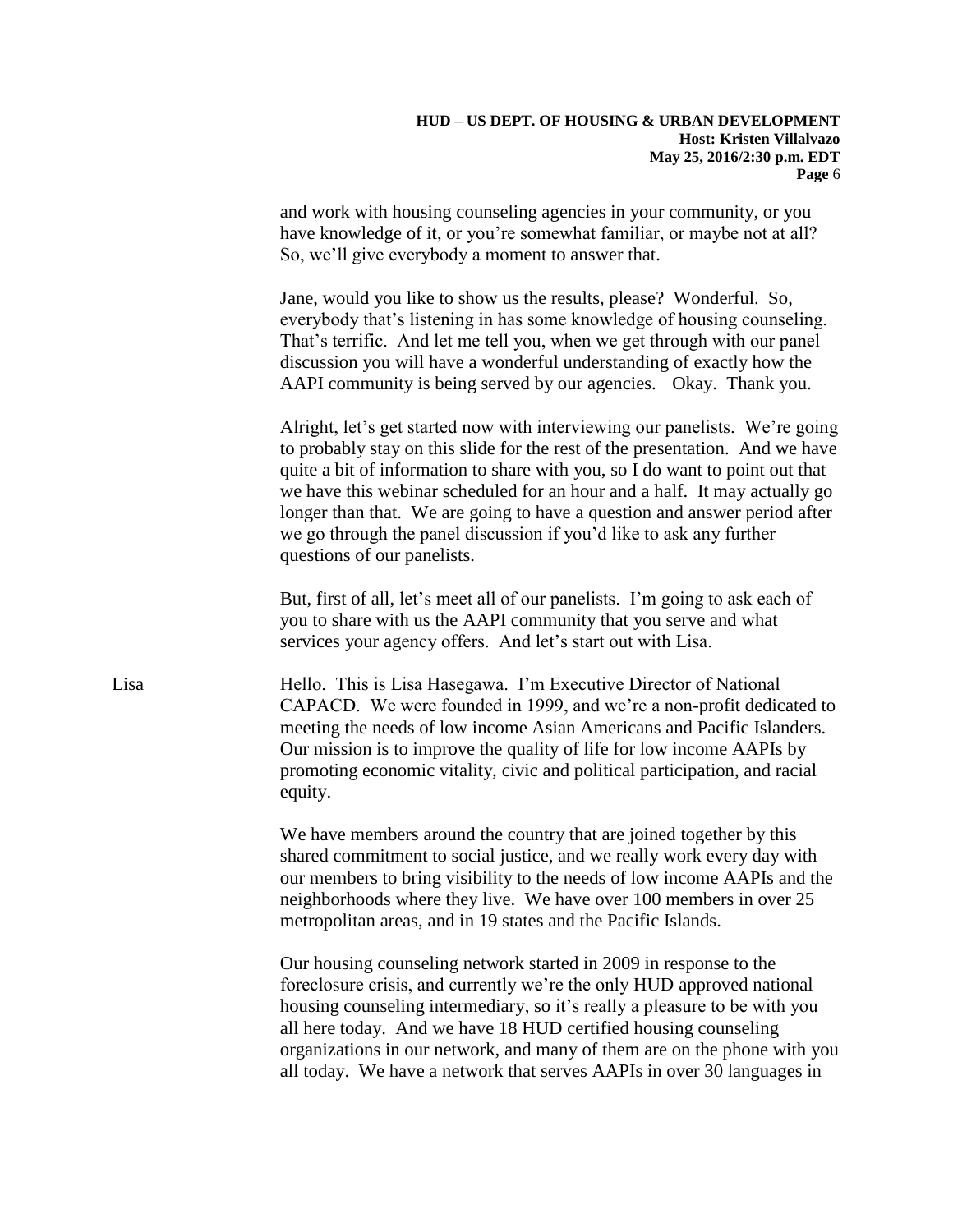|          | the spectrum of comprehensive housing counseling services. So, we're<br>looking forward to the conversation.                                                                                                                                                                                                                                                                                                                                             |
|----------|----------------------------------------------------------------------------------------------------------------------------------------------------------------------------------------------------------------------------------------------------------------------------------------------------------------------------------------------------------------------------------------------------------------------------------------------------------|
| Lorraine | Thank you very much, Lisa. How about Jeff, can you tell us about<br><b>Hawaiian Community Assets?</b>                                                                                                                                                                                                                                                                                                                                                    |
| Jeff     | Sure. Aloha, everyone. My name is Jeff Gilbreath. I'm Executive<br>Director with Hawaiian Community Assets. Hawaiian Community Assets<br>is the largest HUD approved housing counseling agency in the state of<br>Hawaii. We do serve all of Hawaii, however, our mission is really to<br>build the capacity of low and moderate income communities to achieve<br>and sustain economic self-sufficiency, with a particular focus on native<br>Hawaiians. |
|          | We were founded in 2000. We currently serve close to 1,500 families<br>every year with culturally relevant financial literacy, housing counseling,<br>asset building programs, as well as lending through our native community<br>development financial institution, Hawaii Community Lending.                                                                                                                                                           |
|          | We currently operate with 13 full-time staff and 14 AmeriCorps members,<br>and we also offer training and technical assistance to build the capacity of<br>social service agencies, financial education institutions, and government<br>agencies to deliver culturally relevant financial education in their<br>communities. So, it's great to be on the call with everyone, and I look<br>forward to the discussion.                                    |
| Lorraine | Great. Thank you very much, Jeff. How about Maha, can you tell us a<br>little bit more about Chhaya Community Development Corp.?                                                                                                                                                                                                                                                                                                                         |
| Maha     | Sure. Thank you, Lorraine. Hi, everybody. My name is Maha Syed, and<br>I'm the Director of Programs at Chhaya CDC. We serve New York's<br>South Asian community, and we've been doing so for about 15 years.<br>We're the only HUD certified organization in the country to focus on this<br>population.                                                                                                                                                 |
|          | Individuals from South Asia are considered to be people from Bangladesh,<br>Nepal, Pakistan, India, Sri Lanka, Afghanistan, Bhutan, Maldives, Tibet,<br>and Diasporas from the Caribbean, Africa, and South America. But we<br>are, because of the changing demographics of Queens, and in particular<br>our community in Jackson Heights, also seeing an increase in a lot of our<br>Spanish-speaking clients.                                          |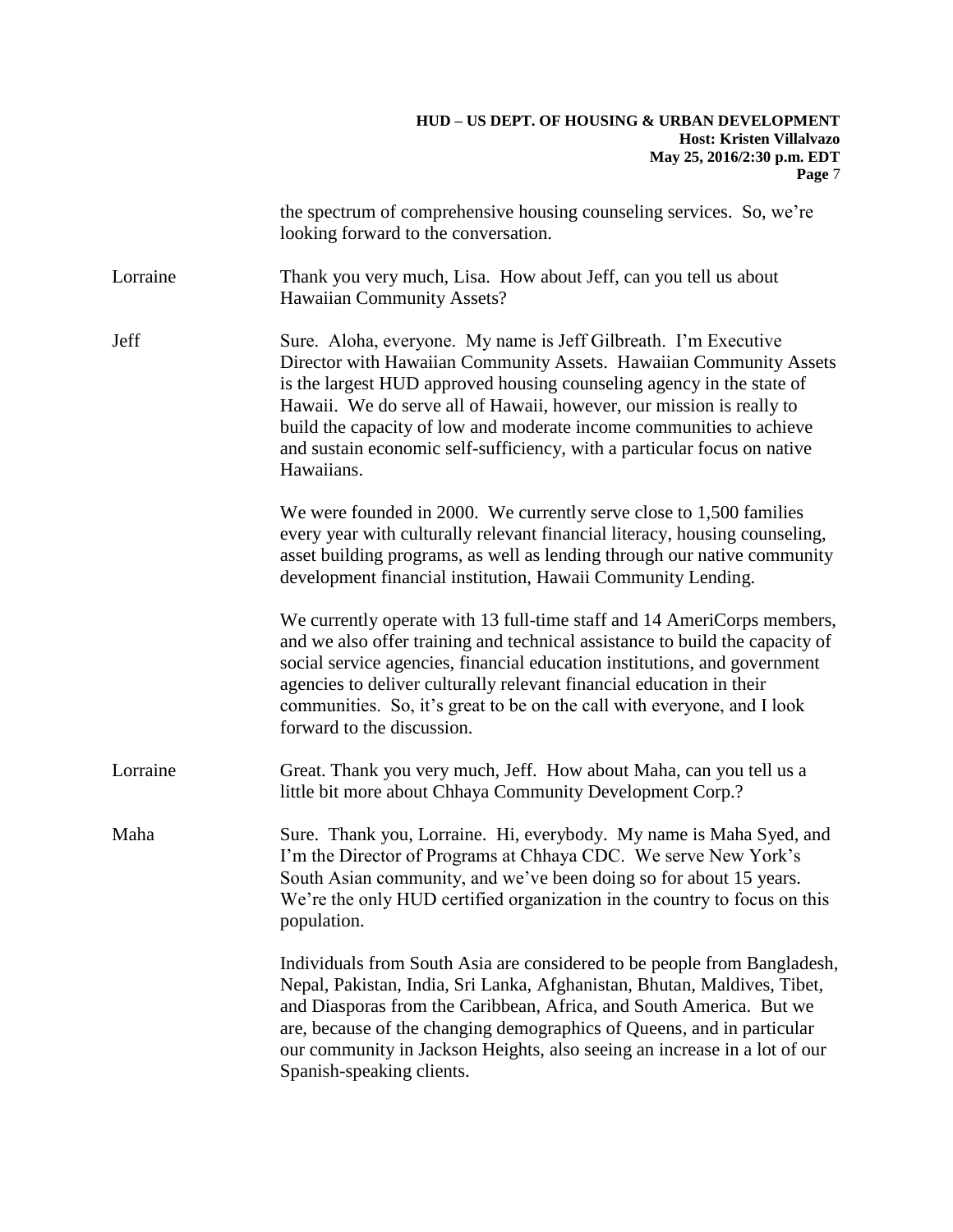Our programming is divided into three major areas. We focus on asset building, housing preservation, and advocacy and community organizing. Our asset building program aims to equip our clients in making good financial choices. We do this through financial education workshops and one-on-one counseling, and we assist our clients in creating budgets, improving saving habits, screening for public benefits, building and improving credit, and filing taxes. We also offer free English classes to assist our clients in expanding economic opportunities.

Our housing preservation program is actually our oldest and best established program in the area. In housing preservation we provide workshops and counseling in foreclosure prevention, energy efficiency retrofits, and first time home buyer counseling with grant assistance for low and moderate income individuals.

We have a base campaign that advocates for a pilot program to study the effects of bringing to code and legalizing New York's many illegal basement apartments, which is an issue that disproportionately affects low income immigrants.

Finally, our advocacy and community organizing team works with tenant counseling and organizing, civic engagement, and citizenship application assistance.

Lorraine Great. Thank you very much. Next, I'd like to ask Nobby if he could tell us a little bit more about Asian, Inc.

Nobby Hi, everybody. My name is Nobby Cheng. I'm the Housing Counseling and Program Director of Asian, Inc. Asian, Inc. is a non-profit organization founded in 1971, and became a HUD approved housing counseling agency in 2003. And our housing related services include affordable housing development as well as housing [indiscernible] COLA.

> The housing counseling program was established in 1999, and provides pre and post purchase counseling, foreclosure intervention, financial education and coaching, and also rental counseling too. So, [indiscernible] program for the most stable home ownership solution [indiscernible] financial literacy concept and patents.

> We also offer counseling in several languages, such as English, Cantonese, Mandarin, Vietnamese, [indiscernible] counselors communicate their financial skills, [indiscernible] the issue if there is an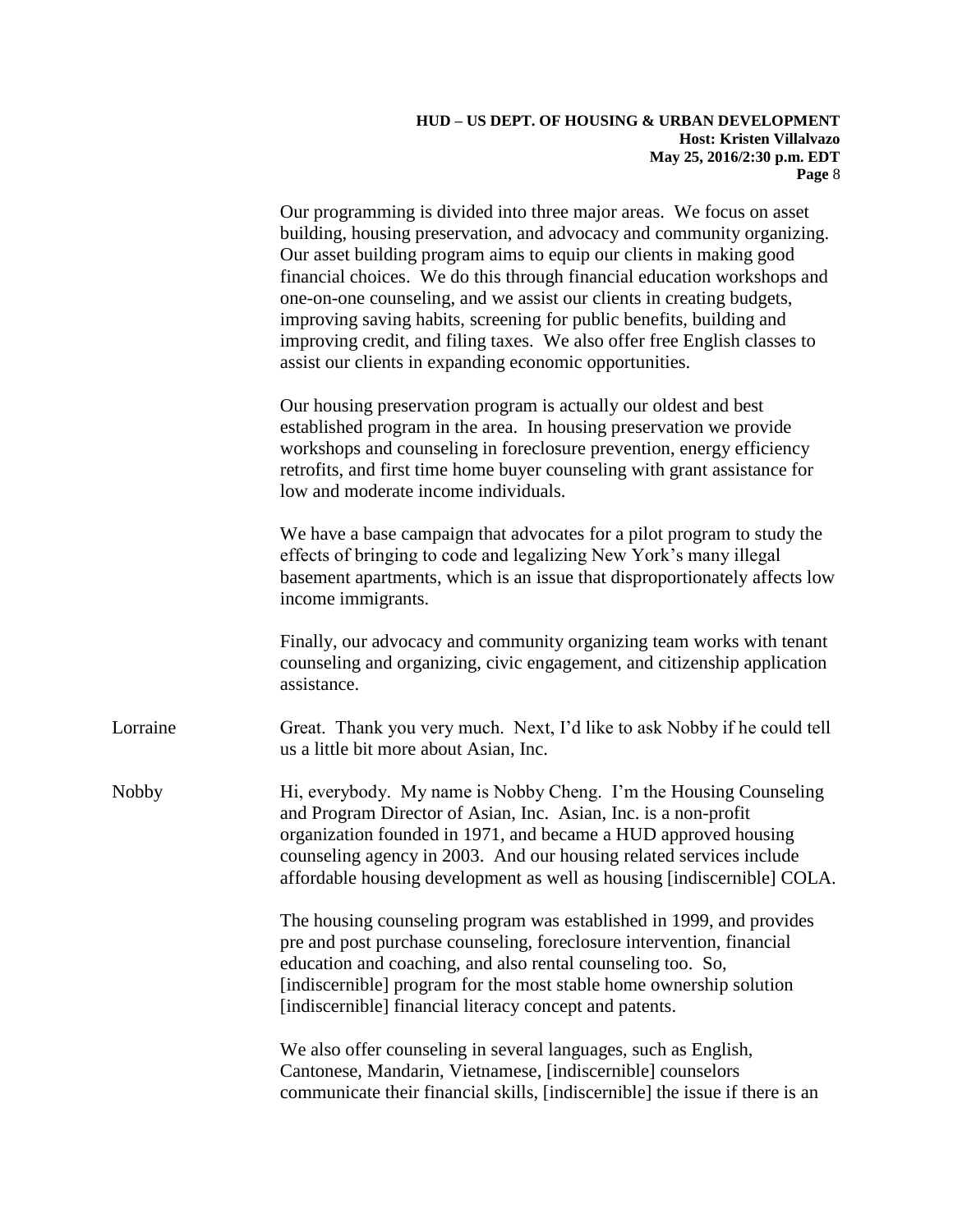|          | issue, and offer counseling on [indiscernible] one-on-one counseling. And<br>one-on-one counseling is the main issue where we can build up a lot of<br>trust between the client and the organization. And besides [indiscernible]<br>financial coaching, we strongly emphasize that they should be more<br>[indiscernible] with their client how to process the home purchasing.                                                                                                                                                                                                                                                       |
|----------|----------------------------------------------------------------------------------------------------------------------------------------------------------------------------------------------------------------------------------------------------------------------------------------------------------------------------------------------------------------------------------------------------------------------------------------------------------------------------------------------------------------------------------------------------------------------------------------------------------------------------------------|
| Lorraine | Alright. Well, thank you very much. And last we have Kimberly Tang<br>with the Chinese Community Center.                                                                                                                                                                                                                                                                                                                                                                                                                                                                                                                               |
| Kimberly | Good afternoon, everyone. This is Kimberly Tang. I'm the Director for<br>the Workforce Development Program at the Chinese Community Center.<br>CCC was established in 1979 as a language school. Through the past 37<br>years we have transitioned to a more holistic service provider, and have<br>been playing a leading role in welcoming newcomers to America and in<br>creating opportunities for people with all backgrounds to contribute to the<br>Houston community. We are actually located in the southwest area of<br>Houston, Texas, where there is a very dense population of newly<br>immigrated families and refugees. |
|          | The agency serves more than 10,000 individuals and families from diverse<br>backgrounds with programs that reach people from all ages of life. As a<br>full service provider we serve clients from 18 months old in our early<br>learning center, to a 90 year old senior. Our focus is that through the<br>education and social services to bridge the gaps that our clients experience<br>as they learn their ways in a new country and in a new city.                                                                                                                                                                               |
|          | So, our services are cross-culture and generation. The Chinese<br>Community Center has been a HUD approved housing counseling agency<br>since 2008, and is the only HUD approved agency in Texas with the<br>ability to provide linguistically appropriate services in Chinese and<br>Vietnamese as well as in Spanish.                                                                                                                                                                                                                                                                                                                |
|          | In addition, we provide a wide spread of financial education and housing<br>counseling to low to moderate income individuals and families, and that<br>includes the new immigrants and clients that have been here in the States<br>for a while. And in addition, in recent years we also have seen a change in<br>our client base that's including more ethnicity and background. So, we<br>look forward to the conversation ahead.                                                                                                                                                                                                   |
| Lorraine | Great. Well, thank you, panelists very much for describing, so we had a<br>very good picture of the communities that you serve and the different                                                                                                                                                                                                                                                                                                                                                                                                                                                                                       |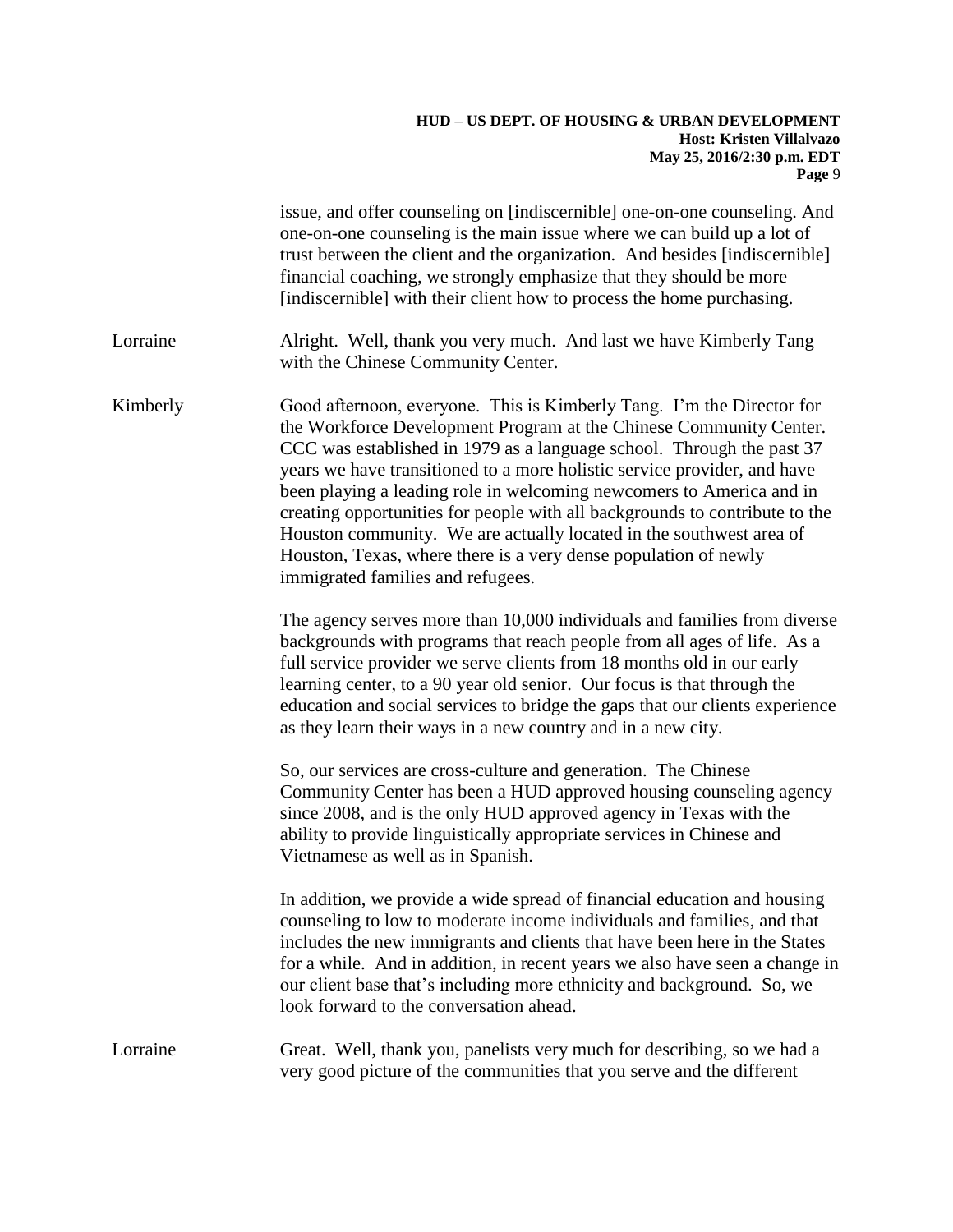|          | services that you offer. And it's very impressive and very extensive, all<br>the services that you provide. That is awesome.                                                                                                                                                                                                                                                                                                                                                                                                                                                                    |
|----------|-------------------------------------------------------------------------------------------------------------------------------------------------------------------------------------------------------------------------------------------------------------------------------------------------------------------------------------------------------------------------------------------------------------------------------------------------------------------------------------------------------------------------------------------------------------------------------------------------|
|          | Before we ask some individual questions, it might be helpful if we get a<br>general understanding about what exactly encompasses the AAPI<br>community. So, I'd like Lisa to share with us some statistics [audio]<br>disruption] description of the US AAPI population.                                                                                                                                                                                                                                                                                                                        |
| Lisa     | Sure. Just real quick, Michelle, did you get a chance to introduce<br>yourself?                                                                                                                                                                                                                                                                                                                                                                                                                                                                                                                 |
| Michelle | Oh. Hi, Lisa. No, I did not. That's okay.                                                                                                                                                                                                                                                                                                                                                                                                                                                                                                                                                       |
| Lorraine | Oh no, let's go back to Michelle. My apologies.                                                                                                                                                                                                                                                                                                                                                                                                                                                                                                                                                 |
| Michelle | That's okay, Lorraine. Hi, everyone. My name is Michelle Vang. And I<br>am the Housing Economic and Community Development Manager at<br>Hmong American Partnership, located in St. Paul, Minnesota. Our agency<br>has existed for 25 years now, and is focused on empowering the refugee,<br>immigrant community by moving our clients out of poverty and towards<br>social and financial prosperity. We serve primarily Southeast Asian<br>immigrants and refugees that are Hmong, Korean, Bhutanese, and<br>Nepalese.<br>We have grown to become the largest Hmong non-profit organization in |
|          | the United States. We are a HUD approved housing counseling agency,<br>focusing on culturally and linguistic financial literacy, home buyer pre-<br>purchase education and counseling, as well as rental and homeless<br>prevention counseling. We also have additional social services that are in<br>our children and family services, health and wellness, education, training,<br>and employment services.                                                                                                                                                                                  |
| Lorraine | Wow. Thank you very much. And I apologize. Thank you very much,<br>Lisa for pointing that I missed Michelle.                                                                                                                                                                                                                                                                                                                                                                                                                                                                                    |
| Lisa     | No worries.                                                                                                                                                                                                                                                                                                                                                                                                                                                                                                                                                                                     |
| Lorraine | Alright, back to Lisa.                                                                                                                                                                                                                                                                                                                                                                                                                                                                                                                                                                          |
| Lisa     | Okay. So, I wanted to just provide a little bit of an overview of the AAPI<br>community in the United States. As Nani had mentioned earlier, we are<br>the fastest growing racial and ethnic community in the United States, and                                                                                                                                                                                                                                                                                                                                                                |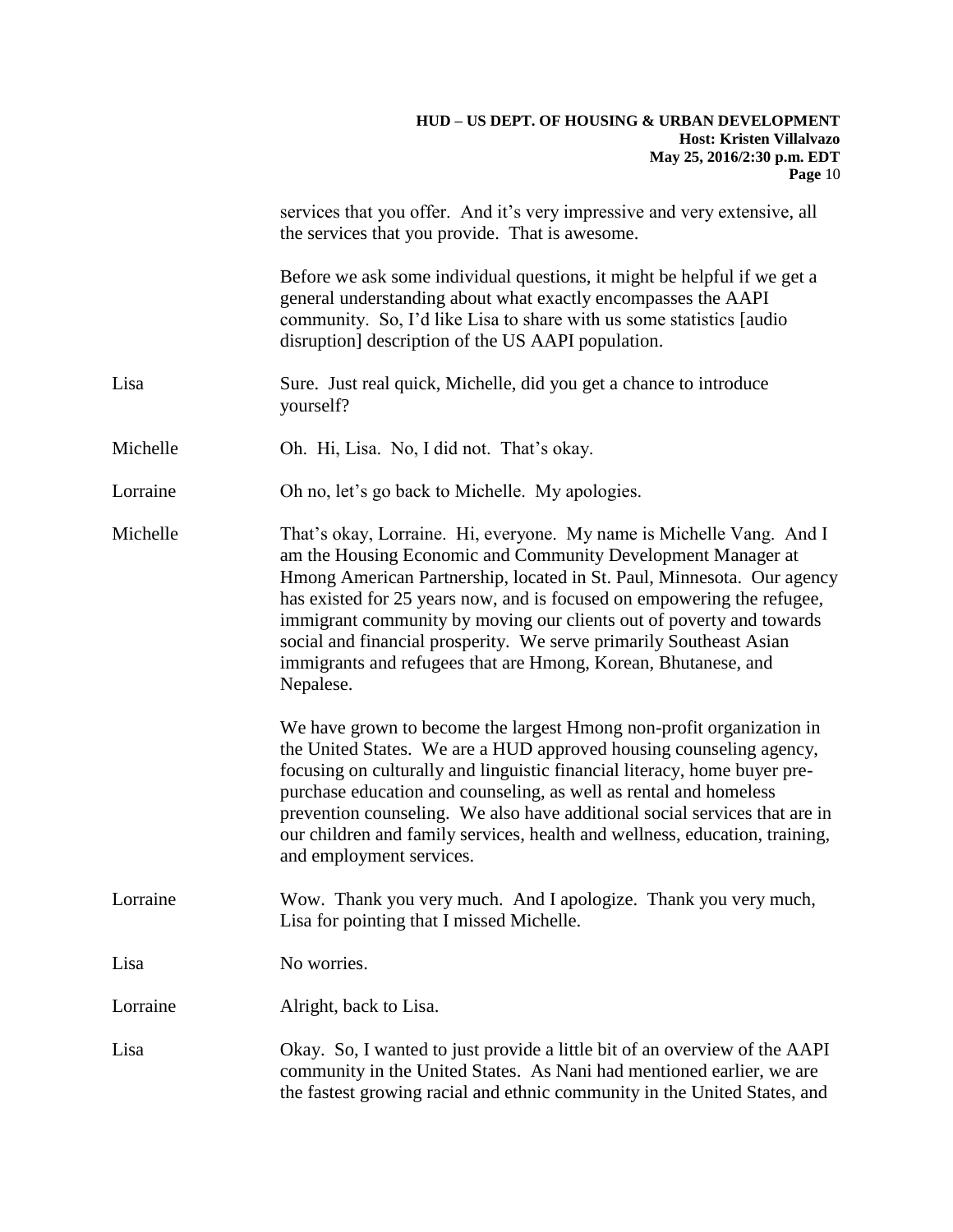we're very pleased that HUD has decided to do this webinar so that we can really promote a better understanding of the diversity which is our community.

We come from over 30 countries of origin, represent 49 ethnic groups, and speak over 100 languages and dialects. Our population includes recent immigrants and refugees, as well as native Hawaiians and people who are First Americans. So, we're very diverse in many different aspects. According to the US Census there's over 21 million native Hawaiians, Asian Americans, and other Pacific Islanders, and we make up 6.6% of the population. But by 2040 it's estimated that we'll be over 10% of the population, and that will represent 74% growth between 2015 and 2040, and we'll be estimated to be at 36 million as a community by 2040.

Then in terms of the largest Asian American groups, it is the Chinese population which is the largest, followed by Asian Indians, Filipinos, Vietnamese, Koreans, and Japanese. And for native Hawaiians and other Pacific Islanders, native Hawaiians are the largest population within that group, followed by Samoan and Chamorro.

One very, I think, distinct feature of our community that's also very relevant to the topic of today, which is the housing counseling and how to serve this community with cultural and linguistically appropriate services, there's nearly 10 million people in our community who speak an Asian or Pacific Island language at home, and nearly half of them speak English less than very well. So, because of the diversity of our community overall it's about 40% of our population that speaks English less than very well, but for some populations over half of the community is limited English proficient.

So, I wanted to also talk about the economic needs of Asian Americans and Pacific Islanders. I think many of us who describe the work of our organizations, we focus on the needs of low income Asian Americans and Pacific Islanders, and it's something that you don't really hear about as much in the news or in a lot of the federal government reports that come out. I do want to acknowledge and commend HUD for their decision and announcement to start collecting disaggregated Asian and Pacific Islander data in the American Housing Survey. That's going to be very important for us all to understand better the needs of our community.

We came out with a report at National CAPACD a few years ago focusing specifically on the AAPI poverty population to really understand what the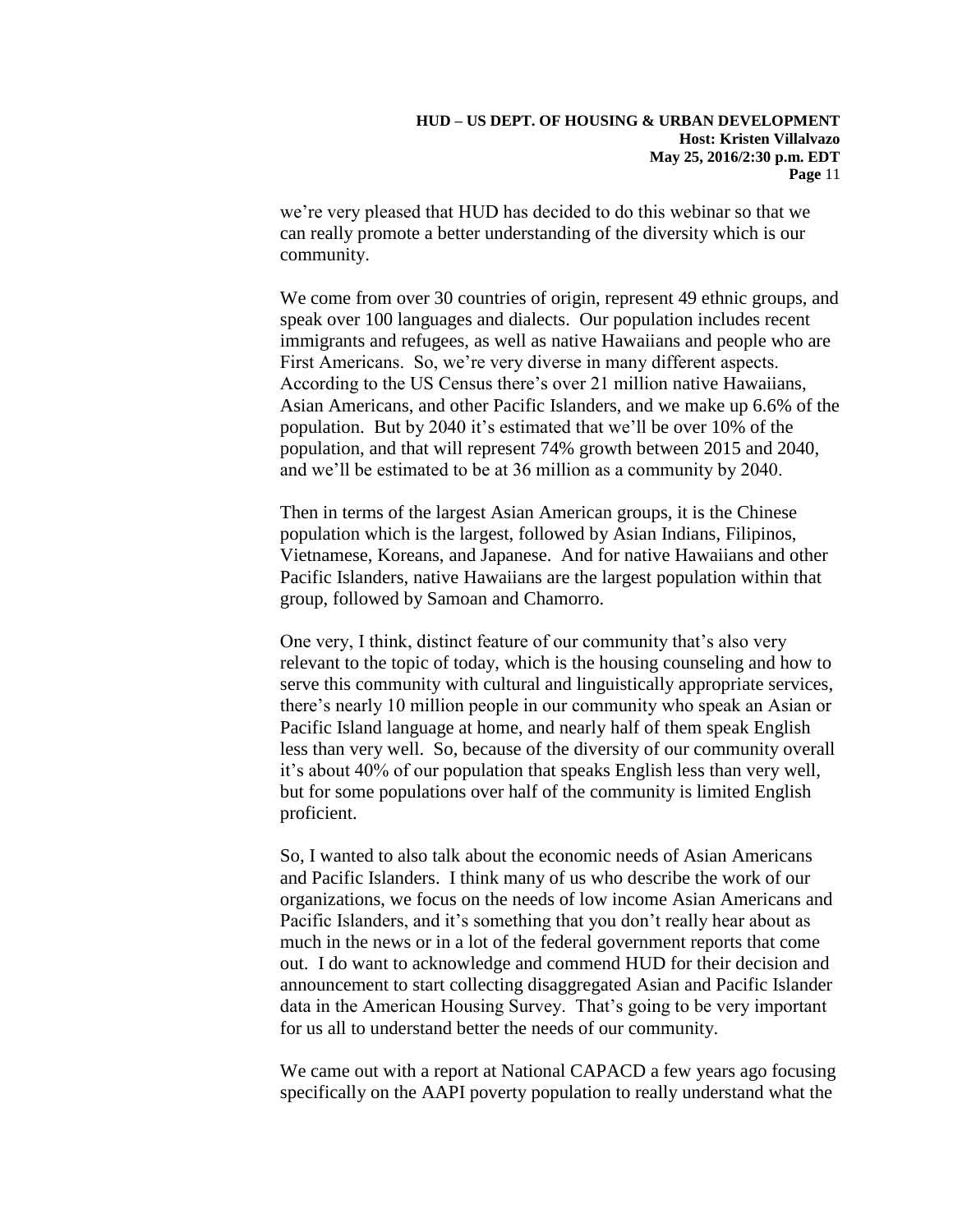demographics of that community, where they live, who they were living with, and what the situation in the different neighborhoods where Asian American and Pacific Islander poor people are concentrated. So, there's over 2 million low income Asian Americans and Pacific Islanders in this country. That poverty population has increased by over 40%, which is the fastest growing poverty population amongst other racial and ethnic groups.

And that's something that is often a surprise when I talk about that. So, the increase in AAPI poverty in the wake of the recession was something that was very concerning to us and something that we have been all talking about how to really tackle, and certainly to share that information with federal agencies and community-based groups around the country to ensure that the needs of the population is visible.

A little bit more about the poverty report and also related to our conversation today about housing counseling, in our poverty report we found that almost 50% of poor AAPIs live in the 20 most expensive real estate markets in the country. By comparison, only 17% of the general poverty population lives in these 20 most expensive housing markets. So, the cost of housing has a very severe impact on low income AAPI communities.

We also launched a report recently, just a few weeks ago, talking about Asian American and Pacific Islander, the concerns that we have around the fact that Asian American and Pacific Islander low income communities are being displaced and being just gentrified out of a lot of these high cost markets.

So, I think that that about covers it. We also talk a little bit about home ownership, and just I'll end with that statistic. Nine of the AAPI communities have the lowest home ownership rates of any racial or ethnic group, so Indonesians, Bangladeshis, Samoans, Tongans, Malaysians, and Koreans have the lowest home ownership rates of any racial or ethnic community.

In the wake of the recession our population lost 54% of our wealth, and home ownership rates vary among the AAPI population, where it still lags behind that of the white population by about 17%. Actually for some communities it's as much as 30% lower than non-Hispanic white populations. So, for the Hmong community it's a 30% lower home ownership rate.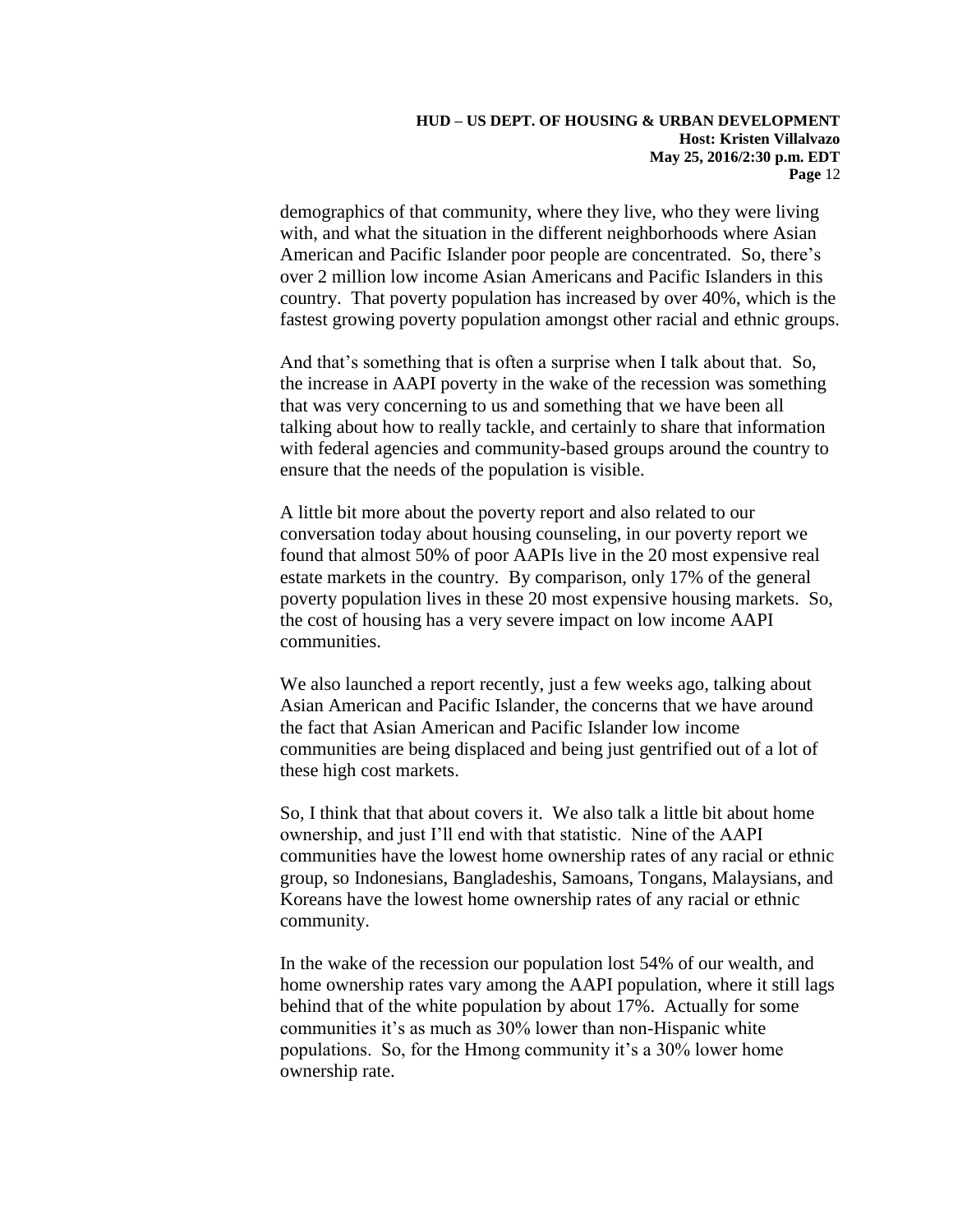|          | So, those are just some statistics that I hope will be helpful. And I'm<br>happy to provide this in writing later. And there are a lot of resources on<br>our website and the websites of our member organizations as well. Thank<br>you.                                                                                                                                                                                                                                                                                                                                                                                                                                                                                                                                                                             |
|----------|-----------------------------------------------------------------------------------------------------------------------------------------------------------------------------------------------------------------------------------------------------------------------------------------------------------------------------------------------------------------------------------------------------------------------------------------------------------------------------------------------------------------------------------------------------------------------------------------------------------------------------------------------------------------------------------------------------------------------------------------------------------------------------------------------------------------------|
| Lorraine | Wow, those are some kind of disturbing statistics, especially with the<br>increase in poverty, so thank you very much in sharing that information.<br>You've really given a good snapshot of the AAPI communities throughout<br>the United States.                                                                                                                                                                                                                                                                                                                                                                                                                                                                                                                                                                    |
|          | And following up with Lisa's discussion with the income issues, the main<br>question that we'd like to ask all the panelists, can you share with us what<br>challenges you're having when delivering housing counseling and<br>education services to the clients in your particular community? And I'm<br>going to start with Maha. What can you share with us about the<br>challenges that your agency faces?                                                                                                                                                                                                                                                                                                                                                                                                        |
| Maha     | Sure. The challenges Chhaya face actually stem from some of our<br>strongest suits, which is diversity in language and language capacity.<br>South Asia is actually said to be the most linguistically diverse region of<br>the world. In India alone there are 179 languages and 544 dialects,<br>according to the linguistic survey of India. Chhaya has 14 staff members,<br>and between us we speak 11 languages, and 7 of them are South Asian.<br>But even within those 7 languages the technical specification of what's<br>needed to counsel in those languages requires high competency from both<br>the counselor and the client. So, what we end up seeing is that a given<br>counselor may speak a language but that they might not be able to counsel<br>the right clients that come in for the service. |
|          | An example of this is our pre-purchase counselor, both of our organizers<br>speak Punjabi, but our pre-purchase counselor does not. So, this would<br>require not only double staff time to be able to translate, but our organizers<br>also then need to be able to communicate effectively the technicality of<br>pre-purchase counseling while that's not their specialty. And so we see a<br>lot of our staff time and a lot of back and forth and explanation needed to<br>counsel in this diversity of language.                                                                                                                                                                                                                                                                                                |
| Lorraine | Wow, 544 dialects. That's amazing. Very interesting. Thank you for<br>sharing that. How about Michelle, what can you tell us about the<br>challenges your organization faces?                                                                                                                                                                                                                                                                                                                                                                                                                                                                                                                                                                                                                                         |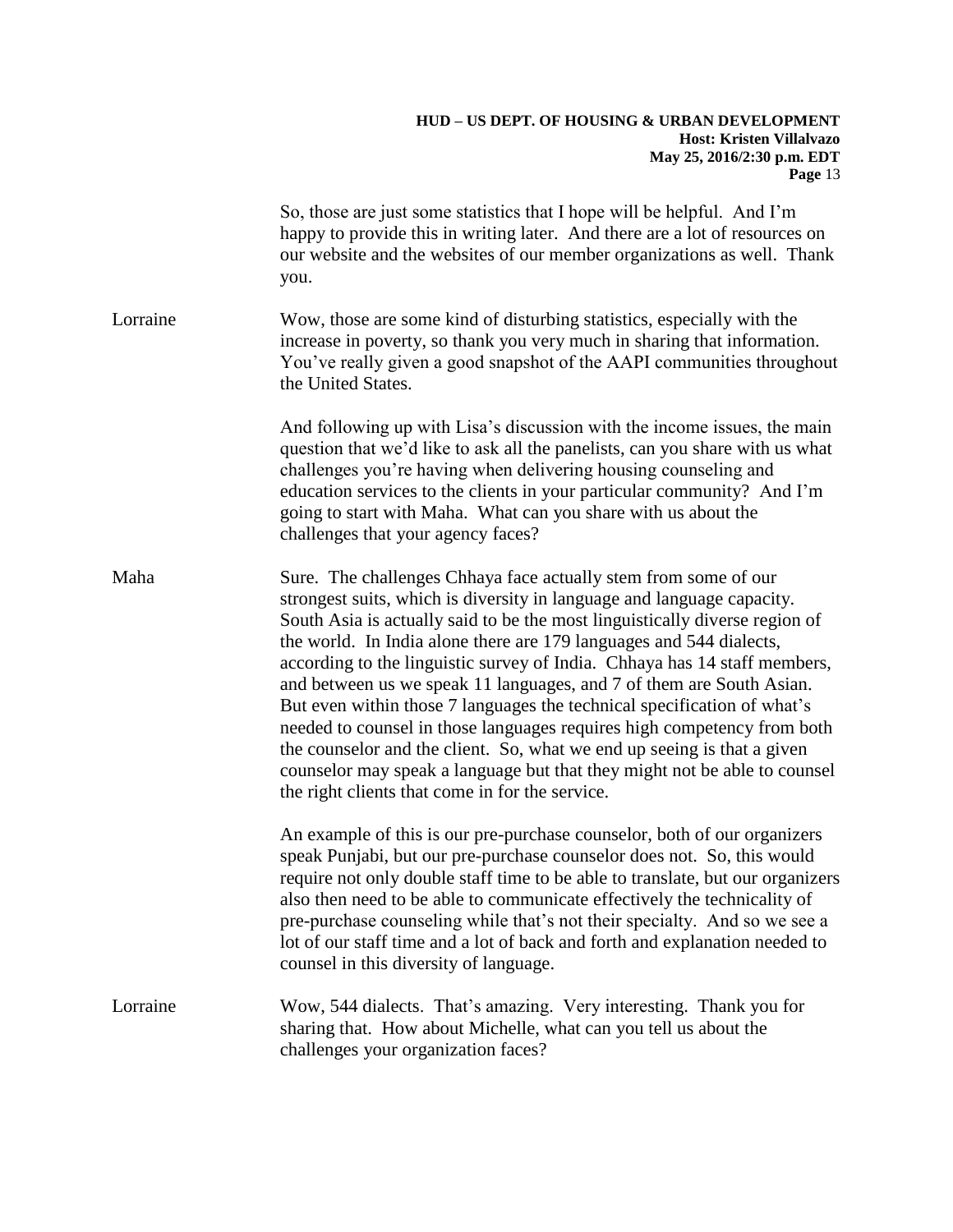| Michelle     | Hi. Yes, so very similar to Maha in terms of just the language piece of<br>that. HAP is one of the only housing counseling agencies in the Twin<br>Cities that has the cultural competency or even language capacity to serve<br>the Southeast Asian community. We have many referrals and walk-ins<br>that are Southeast Asians with limited English proficiency that come for<br>counseling and housing services. So, I think it's often challenging that we<br>won't be able to counsel everyone who comes through our door, but that<br>we would connect other partners, or other housing agencies to work with<br>the clients.                                                                                                                                                            |
|--------------|------------------------------------------------------------------------------------------------------------------------------------------------------------------------------------------------------------------------------------------------------------------------------------------------------------------------------------------------------------------------------------------------------------------------------------------------------------------------------------------------------------------------------------------------------------------------------------------------------------------------------------------------------------------------------------------------------------------------------------------------------------------------------------------------|
|              | I know that counseling tends to take a little bit more time in elaborating<br>the materials and also to do one-on-one itself, and if we don't have the<br>same language as a client that comes through then we would find an<br>interpreter to be there. But that alone in itself takes a few hours, and so<br>that's something that our counselors do have to deal with on a daily basis.<br>But I would say that I think a suggestion is that if you are one of the<br>housing counseling agencies that primarily serve AAPIs and that everyone<br>comes to you for those services, it's important to give recommendations to<br>those agencies to have diversity to reflect in their staff as well and to also<br>be accountable for their work in terms of working with those communities. |
| Lorraine     | Thank you very much for that advice. It's very interesting, and especially<br>the time that it takes to counsel, both of you have mentioned that it takes<br>more time. Nobby, do you want to share with the audience your<br>challenges Asian, Inc. faces?                                                                                                                                                                                                                                                                                                                                                                                                                                                                                                                                    |
| <b>Nobby</b> | Yes. Okay. Yes, [indiscernible] as everybody knows the barriers to<br>communicate with our clients, but the main issue [indiscernible] they<br>always keep everything in their mind secret. That means if they're not<br>open to tell us anything about their financial situation but [indiscernible]<br>don't trust people about their money how to keep [indiscernible], and<br>while we're counseling them we have a problem to find out what's the<br>future way they can go. So, trust I think is really important and we need to<br>be [indiscernible] with our client in the long term.                                                                                                                                                                                                 |
|              | And besides that, when we [indiscernible] with each other the<br>[indiscernible] will rely on the different information. For example, they<br>talk with their friends or whoever and come back and ask us different<br>questions. But they're one of the [indiscernible] education partners<br>[indiscernible] challenge in their language, in their habits, and in their<br>cultural habits [indiscernible] for us.                                                                                                                                                                                                                                                                                                                                                                           |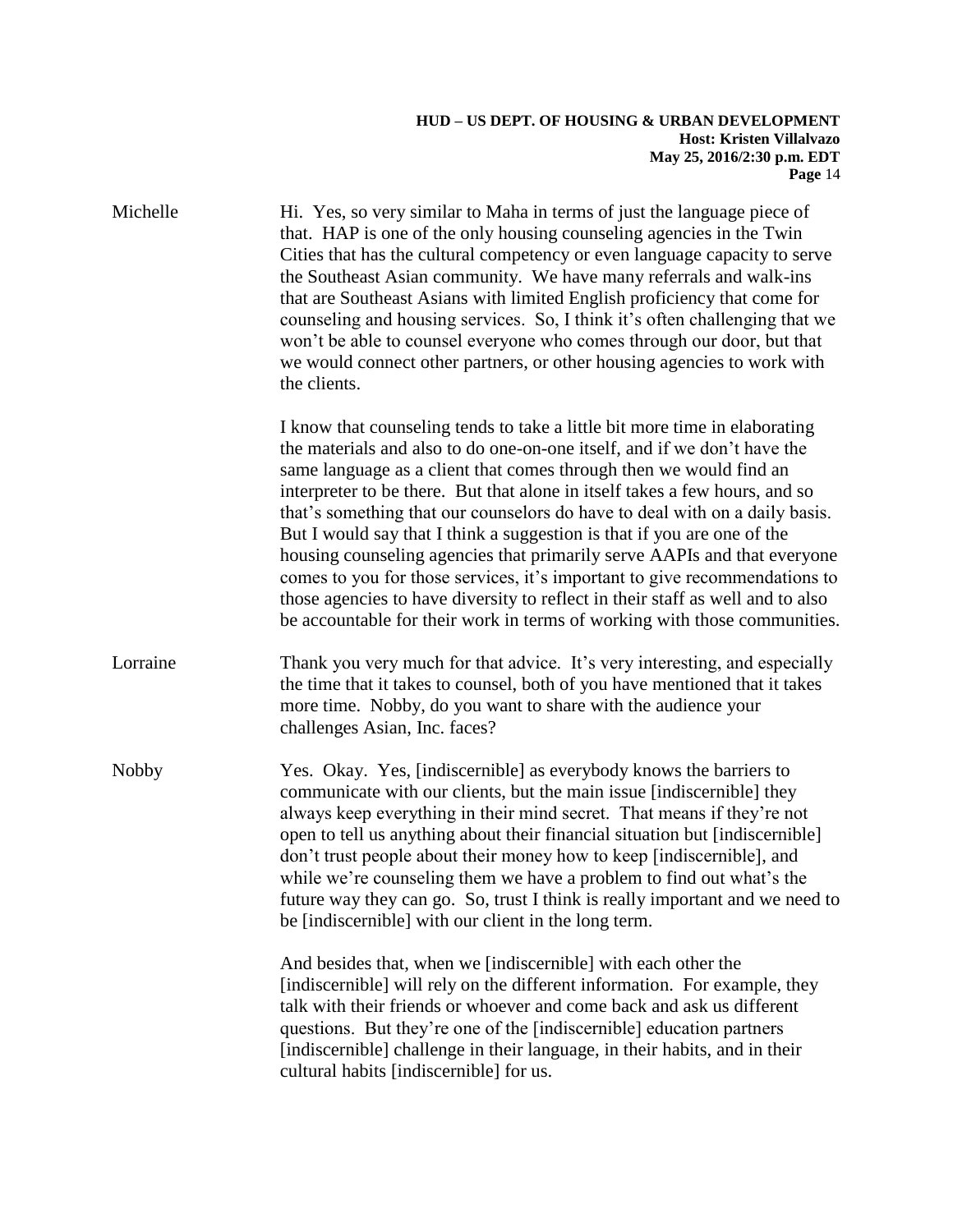Lorraine Okay, great. So, the same thing, you also mentioned trust as well as being an important issue, trying to build trust with your clients. Kimberly, how about you?

Kimberly Yes. I think I would just recap what Maha, Michelle, and Nobby shared earlier about linguistically available when it comes to serving our clients. Being in Houston we are in the most diverse city in Texas, so definitely a language barrier is one of the biggest challenges that we have in terms of serving our AAPI communities in housing counseling. Even though we have over 90% of our staff that are bilingual in Chinese, Vietnamese, or in Spanish, I think that the ability for the staff to really provide in language housing counseling service when it comes to the technicality of the language that we use when we counsel clients on housing matters.

> So, even though when we sometimes add a bilingual staff to help in translating materials it might not be time sufficient or for staff or even sometimes for the clients, so at CCC we actually do focus a lot of the preparation if there is a need to utilize the staff to help translate or to interpret a counseling session. I actually have sat in and helped translate one of the counseling sessions in Cantonese, and prior to that I actually spent time with the housing counselor to go over the entire counseling session of questions that we anticipate and just the language and the terminology that we will be using to prepare.

And sometimes I think for us we have to also provide examples to give context to the materials that we share as well. And just to Nobby's point, building a trusting relationship, a partnership actually with a client and a counselor is challenging, especially with clients that have limited English speaking ability. But I think this is where we are able to utilize the staff and understanding the culture that's behind the clients and meeting where they are at and addressing any concerns that we see from our clients. So, those are some of the challenges.

- Lorraine Thank you for sharing that. And last we have Jeff. Jeff, I don't know, is language as big an issue as cultural differences in the populations that you serve in Hawaii?
- Jeff Thanks, Lorraine. Yes, to answer your question, I believe that the overarching challenge is really cultural in Hawaii that we see. And to give everybody on the phone a context on this, Hawaii, to understand that Hawaii was a sovereign nation until the late 1890s when it was overthrown, and it became a state in 1959. And what you see in Hawaii is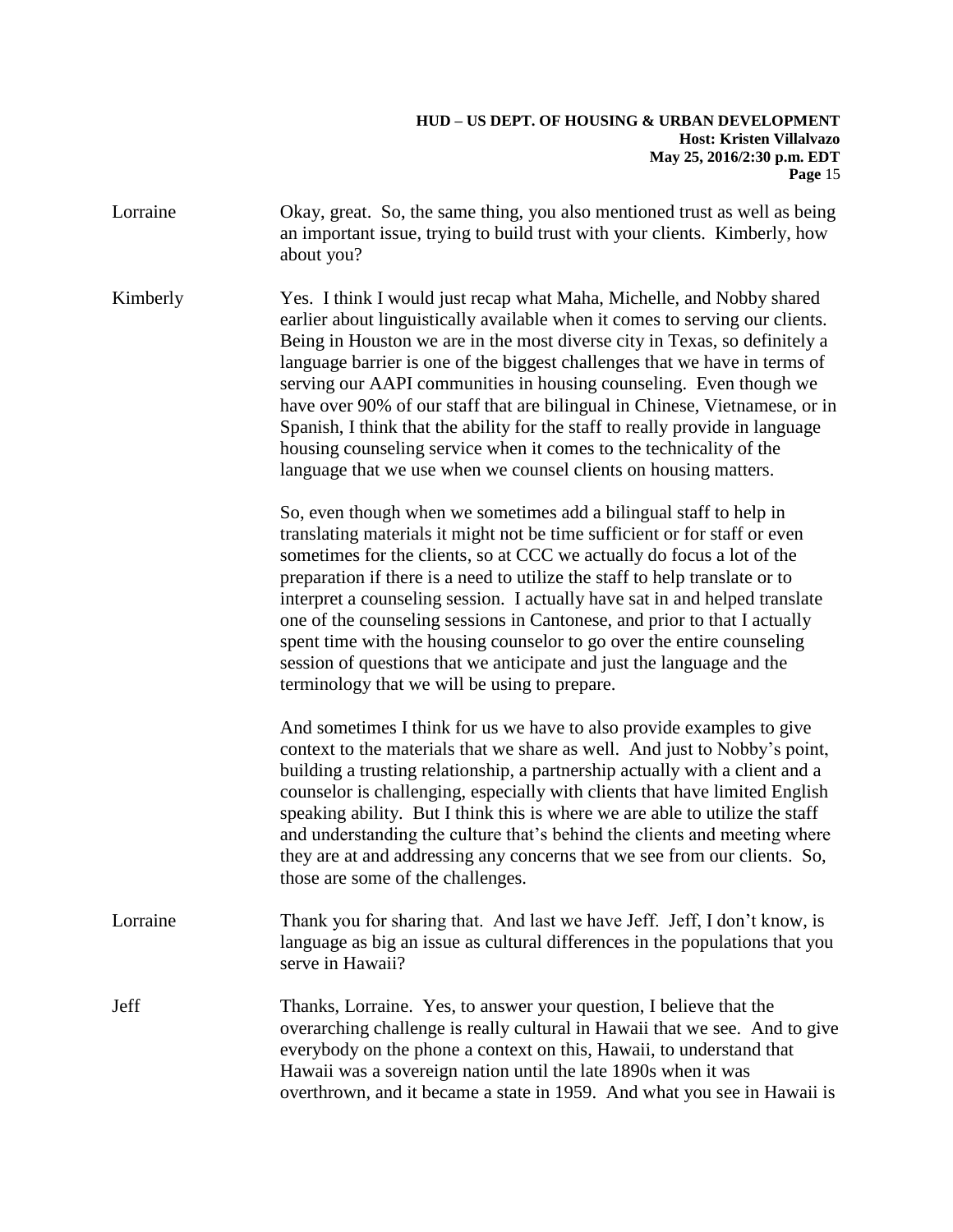that there's a very vibrant native culture that is very much present and very much a part of the day to day life in Hawaii.

But also there's huge diversity, as I'm sure most of you folks know, in Hawaii, folks from all over the world that come to Hawaii. And so in our work when we're doing housing counseling, with native Hawaiian families in particular, a lot of what we have to do is we're bridging the past, so the traditional management practices that were so prevalent only a little over 100 years ago in the communities in Hawaii that made prosperous local economies, we're bridging those excellent practices of the past with some of the nuts and bolts of navigating the very complex modern mortgage financing system.

And so to give you folks a sense, we use a culturally relevant curriculum which is based on native Hawaiian traditional economic practices and values, and we use these values and practices as examples, again, to navigate the mortgage system.

An example is in Hawaii traditionally Hawaiians built huge rock structures out into the oceans, and then these rock structures also had a gate, what was called a makaha. And through this gate fish would pass through, they would feed inside of this rock wall, and they would feed so much that they would be too big to get out. And so traditionally this was their way of banking resources, to be able to grow fish, grow them larger and larger over time so that more families could be fed.

And so we use this example when we're talking with families about saving for a down payment, saving for closing costs, or even banking in general, that native Hawaiians had a magnificent example of how to bank resources. It was a matter of having a long term vision, being patient and letting these resources grow a little bit over long periods of time, so that they could reach their goal, in this case home ownership.

And so we use that as an example to bridge this, what is very prevalent in this kind of cultural divide where for many communities that we have in Hawaii it's still a struggle to navigate the complex mortgage financing system. But what this allows is that we're talking about a concept, an example for the families that is very familiar. This allows us to begin teaching and educating from a place of abundance, a place of empowerment, a place where the families know, and translating that and saying in the same way we use these same practices and values and apply them to today to navigate the mortgage system, which families are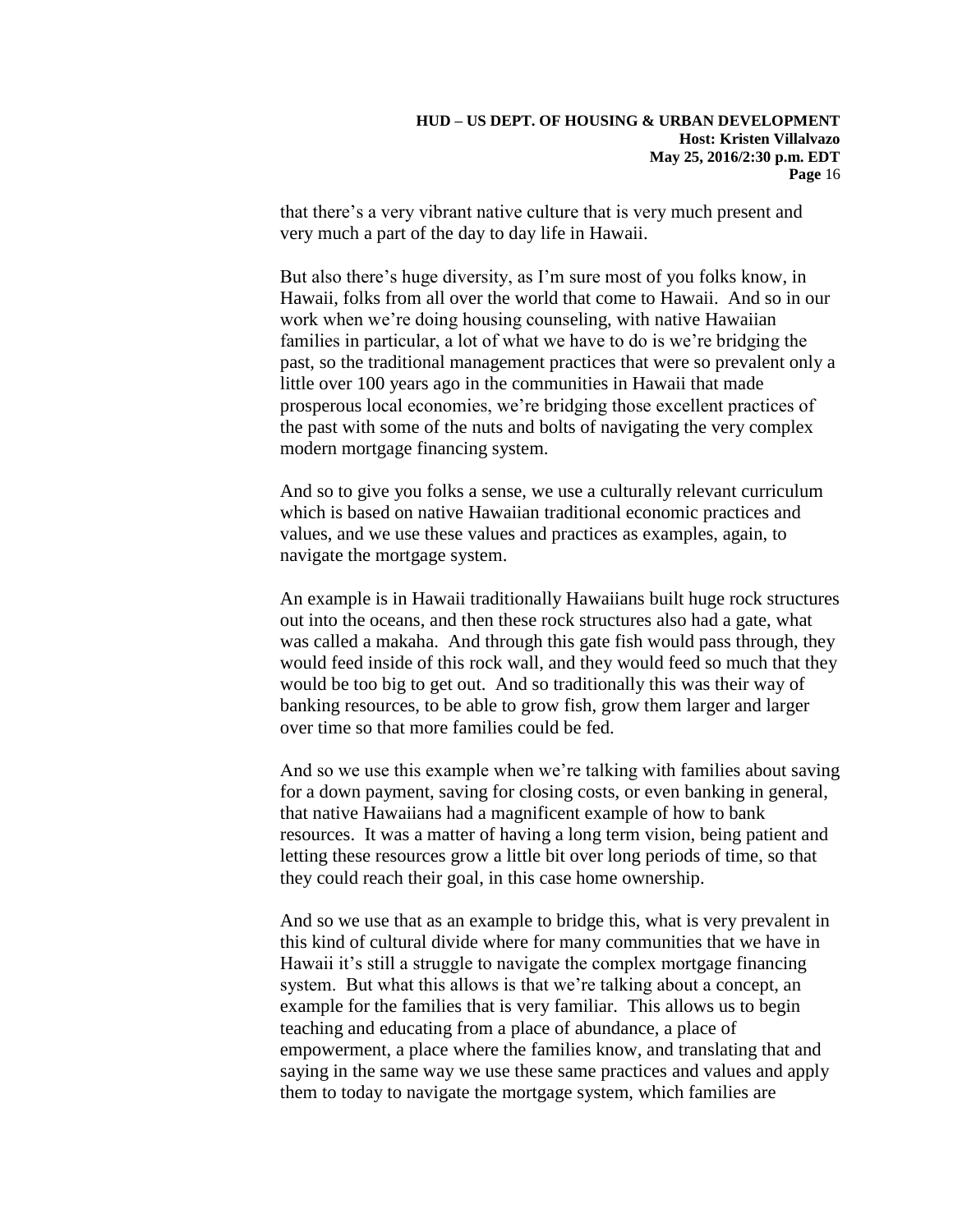|          | oftentimes not so comfortable with. It's something that's new. If we were<br>just to start right in and talk about the mortgage system right off the bat,<br>we would run the risk of starting from a deficit model, where the families<br>don't know, they don't feel so comfortable.                                                                                                                                                                                                                                                  |
|----------|-----------------------------------------------------------------------------------------------------------------------------------------------------------------------------------------------------------------------------------------------------------------------------------------------------------------------------------------------------------------------------------------------------------------------------------------------------------------------------------------------------------------------------------------|
|          | But this allows us to overcome those challenges, and through our<br>partnerships with social service providers and other organizations<br>throughout the state we're also helping them create similar examples for<br>their cultural groups, whether they be folks from Micronesia, Guam,<br>Tonga, and even Southeast Asia. So, we use those examples and those<br>connections in order to, again, educate from a place of abundance and a<br>place of empowerment.                                                                    |
| Lorraine | Thank you for sharing that. And thank you, all of you, for sharing your<br>challenges, because it's not only language it's also culture that you're<br>having to overcome.                                                                                                                                                                                                                                                                                                                                                              |
|          | But one of the things that Lisa said in her overview, she's talking about<br>over 100 languages, and I think that can be a real challenge. Listening to<br>all of you, you don't have 100 staff, so I think you all sometimes have to<br>use translators, and I think it would be really good for our audience to<br>understand the important characteristics that translators need to have.<br>Lisa, would you like to comment on that, when they're going to use a<br>translator what's important to know?                            |
| Lisa     | Sure. Absolutely. I think that translation and interpretation is second<br>nature to our member organizations, and they've come up with so many<br>innovative and creative ways to really meet the needs of the diverse<br>communities that they serve and make sure that everyone who walks<br>through the door really, truly understands the information that is so<br>important for their housing needs.                                                                                                                             |
|          | So, many community-based organizations and a lot of housing counseling<br>organizations, as was just mentioned, probably don't have 100 staff that<br>speak 100 different languages, and so we have been trying to work with<br>HUD and with others to really try to encourage having counseling<br>organizations that are trying to meet the needs of a diverse population that<br>speaks multiple different languages, to really ensure that the time that the<br>translation interpretation takes is seen as valuable and important. |
|          | The community-based organizations that have both bilingual and<br>bicultural staff, my recommendation as a best practice would be to make                                                                                                                                                                                                                                                                                                                                                                                               |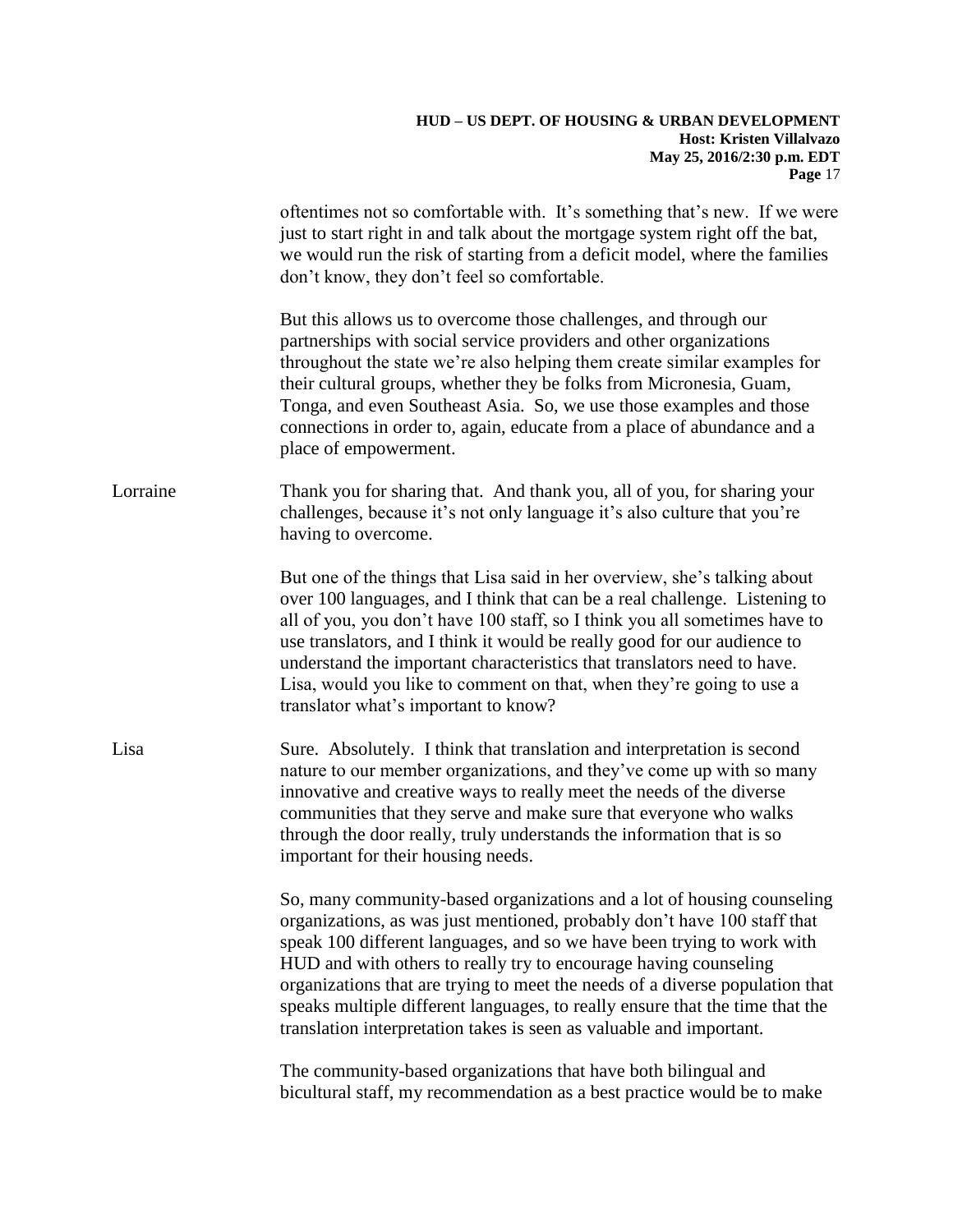sure that you build in resources to be able to compensate the time of the people who are doing the interpretation and the translation. I also think it's very important that if there is a large enough population that speaks a particular language and a community-based organization that you know has the trust and the cultural and linguistic competency to serve them, that you do some in-service training to be able to really go into some of the mortgage and housing terminology. So, I think that those are some of the best practices.

Also, with regards to producing materials, the gold standard would be to really create the materials using some of the culturally relevant concepts and terminology that really comes from that community, and to be able to produce written materials or other kinds of educational materials together with the community. We know that sometimes that's not possible, so oftentimes there are translated materials that have to be created from an original English version. But we do recommend that it's not just any old translation, that you do take the time to do a translation into a language that is not English, do a back translation to make sure that that document is communicating what you want it to communicate, so they do a back translation into English.

And then there's some negotiation around terminology. I think that a lot of our housing counselors and people who are on the phone can talk a little bit more about some of the challenges that they've encountered when they have either been trying to produce materials, or to try to do the interpretation, or some of the horrible examples that we've seen of attempts to interpret or translate original English language documents into different Asian languages.

So, I just think that what we would really recommend is that we start working as a housing and community development field to really start digging a little deeper in making sure that people who are doing translation and interpretation really understand housing counseling terminology. In the medical field I think that there are a lot of really great examples of training for people who are doing medical interpretation, and in the court system for people who are doing court interpretations, and I think that's where we really need to get to as a housing counseling industry, to make sure that we're communicating the best we can with the diverse languages that our communities represent. Thank you.

Lorraine Thank you, Lisa, very much. You make some very important points that the translators need to understand the mortgage concepts. These are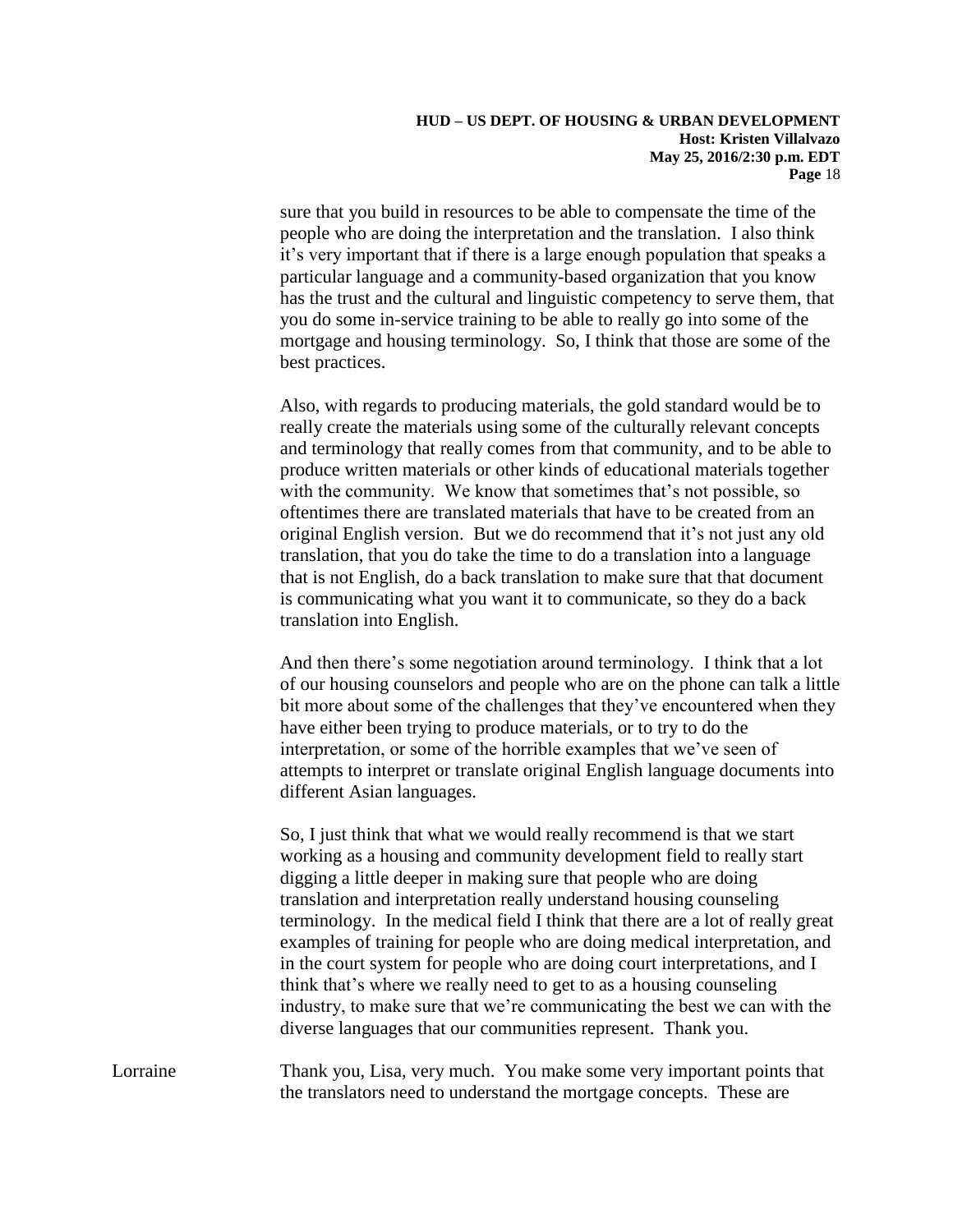difficult concepts for folks that are trying to understand how to buy a house in English, so it's going to be additionally challenging. And what I also especially appreciated what you, Jeff, and Kimberly mentioned, is that you try to infuse cultural bases in your materials and your translations, and I think that's very important as well to helping people understand if they have a basis that they can relate to. So, thank you, everyone, for sharing.

That brings us to our next topic that I think sits hand in hand with the language issues, and that's also financial literacy. Do you see any particular financial literacy challenges, or barriers? We know poverty is one, as Lisa explained to us, but do you see any other cultural biases that affect their financial literacy and ability with getting mortgages? And I'm going to start with Michelle on this question.

Michelle Hi. Yes, the financial literacy, within our communities because the communities that we serve, they are either recent immigrants and refugees or that have been here for a few years but they don't understand the financial American system. And I think what we try to do is that we also have our own kind of cultural component piece to cater to our clients, that we teach them, whether that's in a one-on-one setting or in a group setting, and what we found that's really helpful is that we have an IDA asset building program that is a one-to-one match savings that they would be able to save up and match their funds, and then they would be able to buy a car or a home.

> And we've seen over the past three years since we've had this program it has really helped to leverage and support our housing counseling, just simply that we've been able to move people from poverty even, or with no assets at all and to help them build that within six months to a year. And so I find that to be really successful to have that program to help leverage and help really move those families from poverty into prosperity.

And I think financial literacy, really what we've seen is that it's also, it's obviously always a barrier across the communities that we work with, but then to be very intentional about it and then to also understand who they are culturally, knowing where they stand in their level of understanding, and to work our way towards that.

But I really do think that financial literacy is one of the key and also the beginning steps towards home ownership, and that eventually it comes down to it. But it works hand in hand as well with home ownership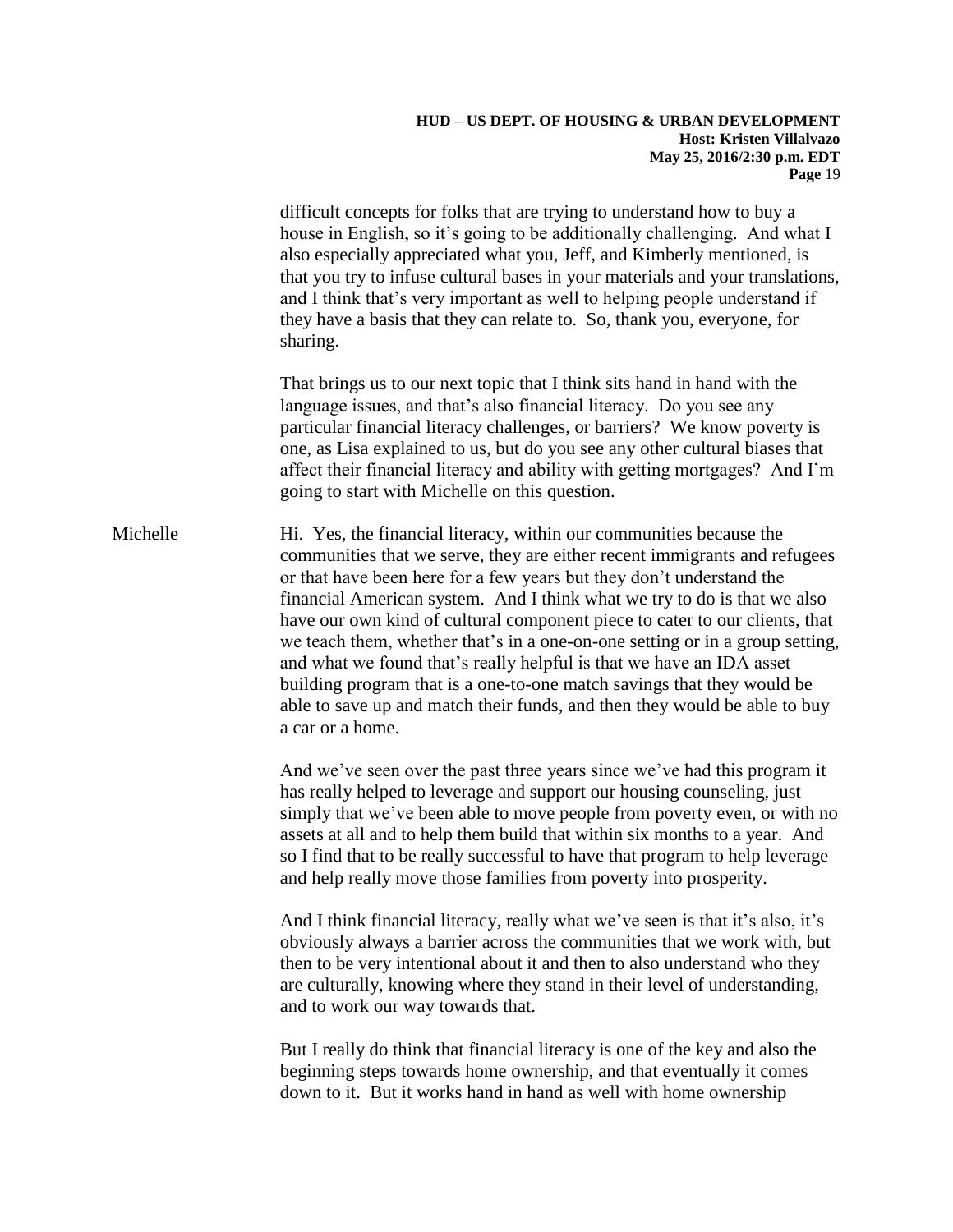counseling in that no matter what you do I think you always incorporate a financial aspect into your counseling.

Lorraine Great. Thank you for sharing your best practice with us. That's a terrific approach to it. How about, Nobby, what can you share with us about the financial literacy challenges you see?

Nobby Yes, most of our clients have two big issues about financial literacy. The one is because the San Francisco Bay Area has a large new immigrant population coming up year by year. So, when they come here and they want to buy a house, the first step, they don't really understand the credit system in America, so a lot of them come to see us without any credit because they didn't used to use credit cards or the installment loan, or something like that.

> So, we need a long period to educate them how to prepare all your credit, because a lender requires in America that you need a [indiscernible], that they don't understand what's going on. So, to establish their credit is an important first step. And the second thing cultural [indiscernible] a lot of immigrants they're not used to the banking system in America, so that means that they have to allow cash mattress money in their own deposit box or somewhere else.

When they want to buy a house they come to see us and the minimum down payment is a couple thousand. But when we want to counsel them that they don't have enough money to buy a house with a down payment and then they come out with a lot of cash from a different source, it's [indiscernible] payroll, employer, they use their check and then cash out and put the money somewhere else. [Indiscernible] time to deposit back the money into that account.

That's the [indiscernible] can see, so culture wise they really are scared that anybody knows where they put their money, where the money is coming from, so that's why they keep their cash more secure. But they don't understand when they want to buy a house, for the lending there's some really important things that can affect them, the lending money from the bank.

Lorraine Thank you for sharing that with us. So, basically they think if they put the money in the bank that's putting it in, for example, a bank box is okay. They don't really understand no, you need a trail. You need to actually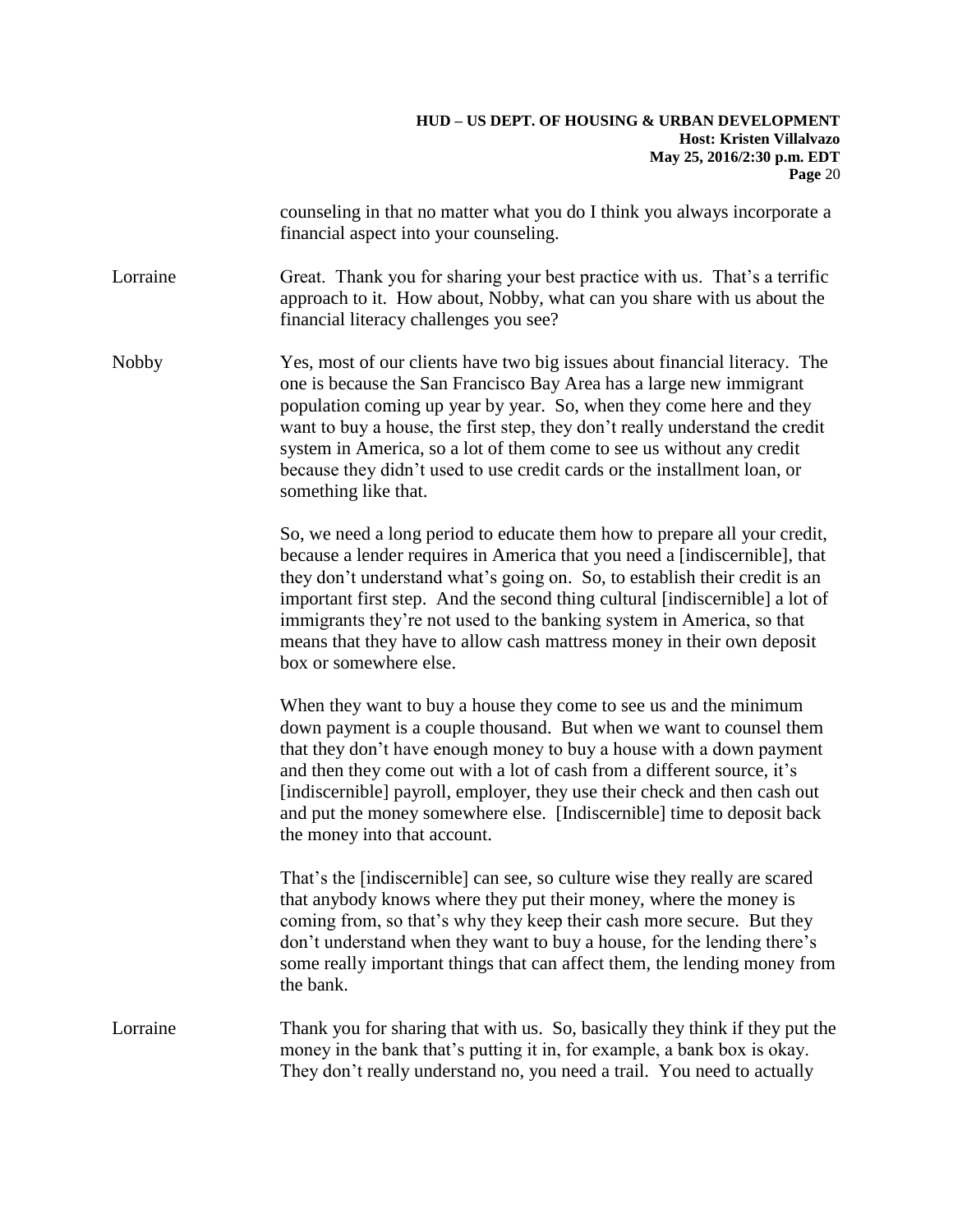deposit it in your checking account or your savings account. Oh, that's very interesting.

Nobby **Yes.** 

Lorraine And I can see where that would definitely be challenging in trying to get a mortgage. Kimberly, what can you share with us?

Kimberly I think I can also share the example of one of our clients that we work with, of course given their, maybe lack of understanding of the financial system that's in the US and also their maybe negative experience of their financial institution in their home country, that they also are thinking that the money that they have, it is safer to put it in a deposit box within a bank than directly deposit it into an actual bank account.

> So, I think our challenge is when we try to understand where they're coming from and try to help them connect the dots of the concept of credit and how their, I guess, every day financial behavior can have an impact on what is a positive or a negative impact to purchasing a home in the future. And then going back to how to build that relationship or trust with our clients and help them understand and to deal with their personal or individual financial understanding of a larger financial system as a whole.

So, yes, oftentimes we have challenges in working with a client when we do sit down and work with them, "There doesn't seem to be any savings that you have to purchase a home." And they would come back and then tell us, "We do have the money. We have a lot of money, in fact, that we can purchase a home. It's just that we have it safe somewhere that is not in a bank account."

So, that poses a challenge for us that they're actually putting the cash money in a safety deposit box and then there's thousands and thousands of dollars that they do have, but sometimes it's really hard to change. And with clients it does take a lot of time, people who are with clients to change their mindset and understanding of a larger picture of how the financial system works in the US, because it is completely different than what they have experienced in their home country.

Lorraine That sounds like that's going to be an extremely challenging barrier to overcome, getting them understanding that our banks are a little bit more secure, for one thing. Thank you for sharing that.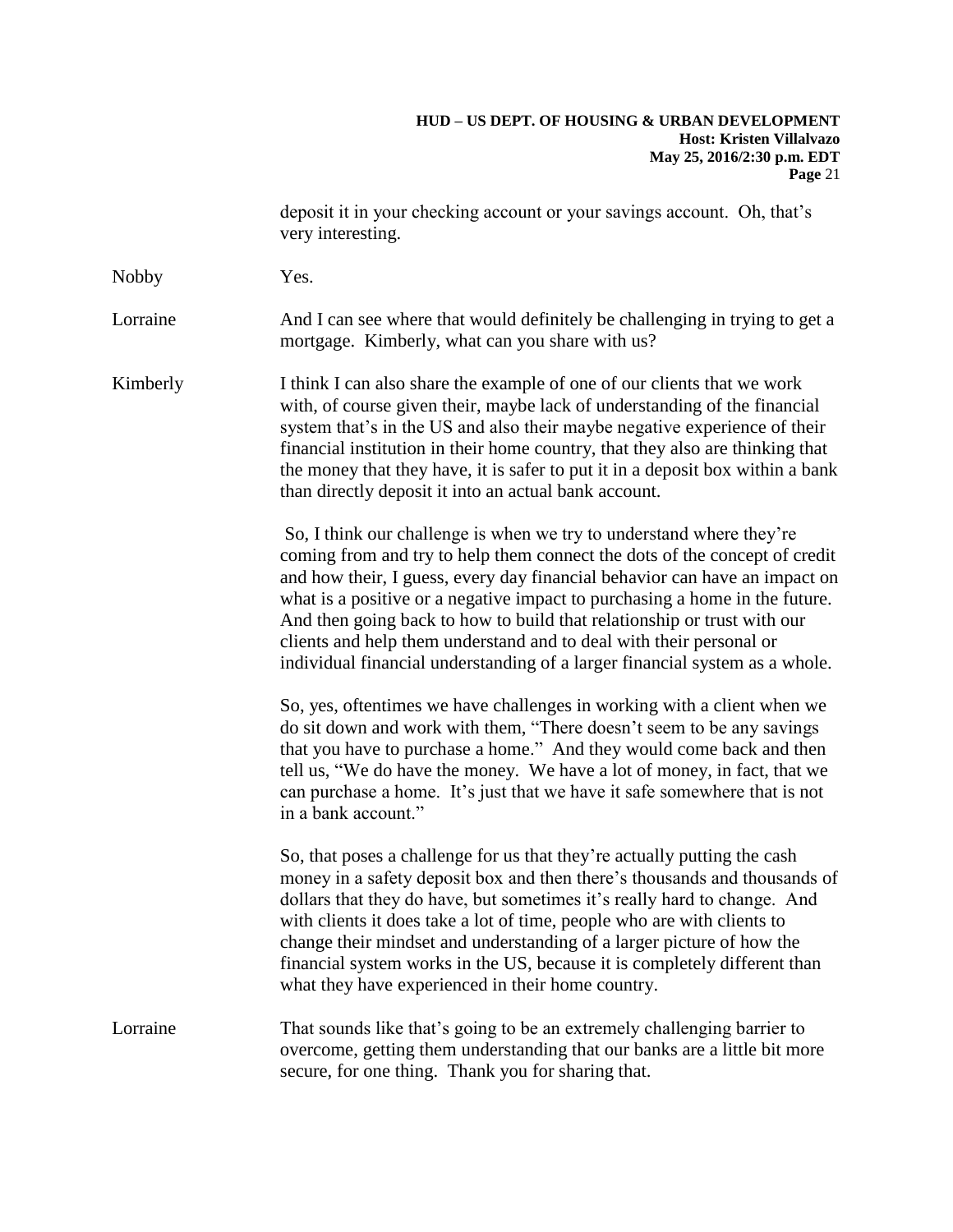|          | And, Jeff, how about you? You talked a little bit before about<br>understanding the cultural versus the banking system. What else would<br>you like to add?                                                                                                                                                                                                                                                                                                                                                                                                                                                                                                                                                                                        |
|----------|----------------------------------------------------------------------------------------------------------------------------------------------------------------------------------------------------------------------------------------------------------------------------------------------------------------------------------------------------------------------------------------------------------------------------------------------------------------------------------------------------------------------------------------------------------------------------------------------------------------------------------------------------------------------------------------------------------------------------------------------------|
| Jeff     | Thanks, Lorraine. Yes, I was thinking about one of our families who we<br>are serving, and if Nani's still on the phone she may get this more than<br>others. But there's a small island in Hawaii known as Niihau, and on<br>Niihau they still practice traditional Hawaiian practices, economic<br>practices, they still speak the language, and you have to be native<br>Hawaiian in order to go to the island, or to be invited.                                                                                                                                                                                                                                                                                                               |
|          | But we had some families come over Niihau to get home ownership<br>opportunities on the island of Kauai, and as we were working with one of<br>the families, this was back in 2007, we were talking with them in a<br>counseling session, and there are some language barriers, right, because of<br>the traditional Hawaiian language and speaking in English, but we shared<br>with them that they needed \$10,000 for a down payment on the mortgage.<br>And the family seemed to be, they shook their head, "Yes," shook their<br>head, "Yes," but were convinced that when they left that they did not<br>understand what we were talking about.                                                                                              |
|          | The next day they came in with a coffee can with \$10,000 cash.                                                                                                                                                                                                                                                                                                                                                                                                                                                                                                                                                                                                                                                                                    |
| Lorraine | Oh no.                                                                                                                                                                                                                                                                                                                                                                                                                                                                                                                                                                                                                                                                                                                                             |
| Jeff     | And what the neat thing was is that the family makes these very beautiful,<br>very unique Niihau shell lei which sell for like \$1,000 each, shell lei<br>meaning it's like a big necklace of really beautiful white shells. So, the<br>family had been selling these, but on Niihau they don't have a bank so we<br>used that traditional example of the fish pond and how the banking system<br>of the past is married today, but now instead of putting our fish in the pond<br>we put our fish, or our cash in the bank that keeps it safe and grows it over<br>time, which we had to do with the family. So, we had to get them banked,<br>show the deposits, document the savings, so the family could use that<br>money for a down payment. |
|          | But I just wanted to share that example because it does apply by using<br>those cultural examples as a way to help the families move forward on the<br>home ownership goal.                                                                                                                                                                                                                                                                                                                                                                                                                                                                                                                                                                        |
| Lorraine | Absolutely. And thank you for sharing. And did they eventually purchase<br>a home?                                                                                                                                                                                                                                                                                                                                                                                                                                                                                                                                                                                                                                                                 |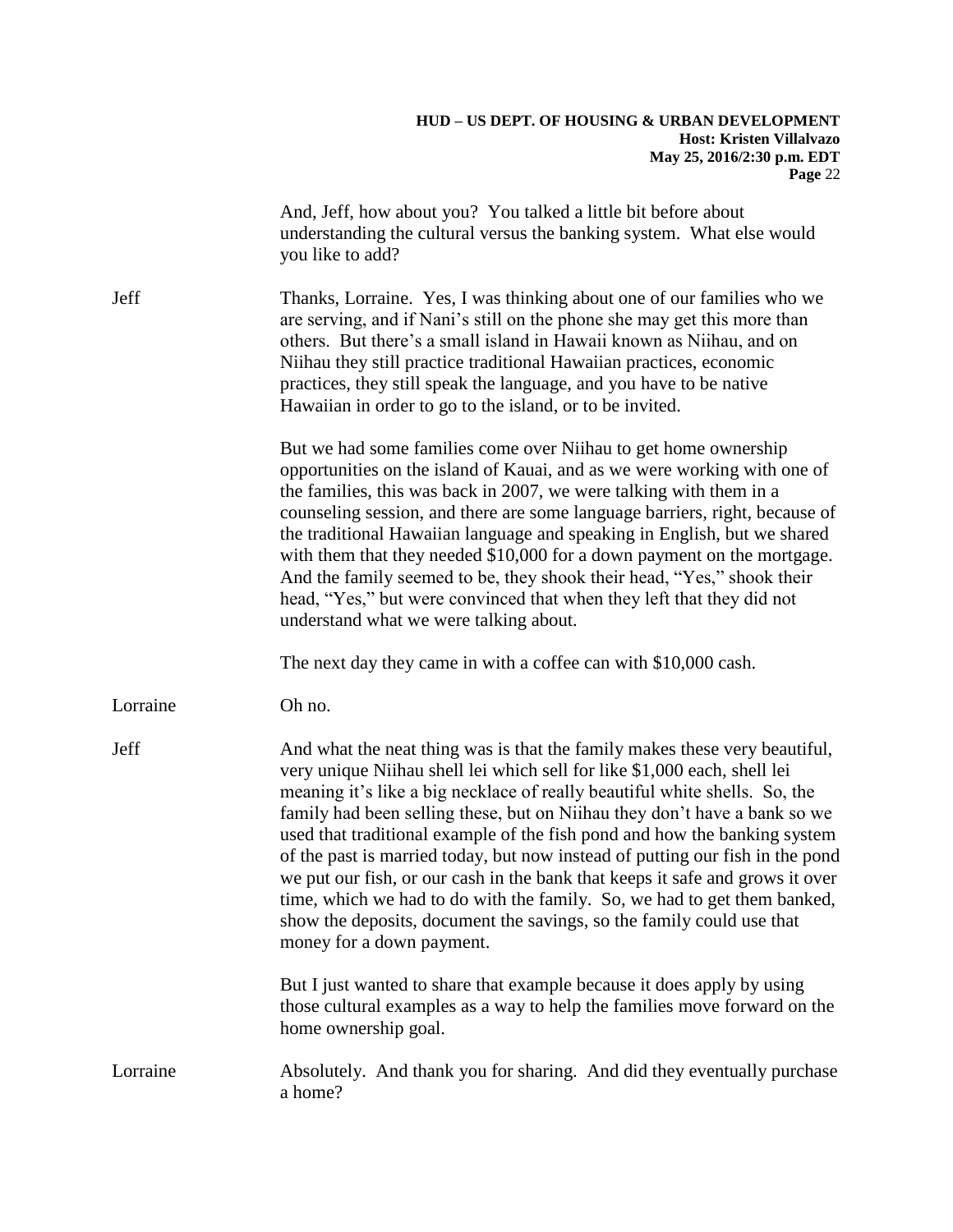| Jeff     | They did. They did. It took us a little bit of time to get them banked and<br>to show all the appropriate receipts, but, yes, they did. There was a group<br>of about 20 Niihau families that were able to purchase kind of altogether.                                                                                                                                                                                                                                                                                                    |
|----------|--------------------------------------------------------------------------------------------------------------------------------------------------------------------------------------------------------------------------------------------------------------------------------------------------------------------------------------------------------------------------------------------------------------------------------------------------------------------------------------------------------------------------------------------|
| Lorraine | Great. Thank you. And lastly but not least, Maha, can you share with us<br>any of the financial literacy challenges your counselors face?                                                                                                                                                                                                                                                                                                                                                                                                  |
| Maha     | Yes, sure. The majority of Chhaya's clients are new immigrants, and so<br>we have a lot of clients who have issues trusting formal banking systems.<br>Those who do, they open up bank accounts and are often plagued by<br>minimum balances and fees, and end up closing them anyway.                                                                                                                                                                                                                                                     |
|          | One of our programs which was done in partnership with CAPACD and<br>Mission Asset Fund is called a lending circle, and it's geared towards<br>assisting our clients establish or repair their credit with a system that<br>actually is used informally throughout various communities all over the<br>world. The lending circle involves a group of 6 to 12 people and they put<br>a fixed amount of money in a shared account and one member is allotted<br>that pot of money every month.                                               |
|          | And the withdrawing and depositing of these funds actually ended up<br>helping our clients build their credit scores over the course of the circle.<br>Last year, for example, 60% of our lending circle clients had no credit and<br>did not understand how credit scores worked, and the average client's<br>credit score was increased by 168 points by the end of the circle.                                                                                                                                                          |
|          | So, I wanted to give an example of one of our clients. She had been<br>financially dependent on her husband and had no established credit of her<br>own. She had never even written her own check. Her husband was<br>struggling with financial competency and had seriously mishandled<br>household finances, and she came to us because she wanted to get more<br>involved herself. So, our counselors were able to help her establish a<br>budget and manage her household checking account, and bring some<br>stability to her family. |
|          | Since she didn't have any credit history we recommended that she join<br>Chhaya's lending circle, and it provided her a safe and interest-free loan<br>and a means for her to build credit from scratch without fear of falling into<br>a debt trap. She actually saved [indiscernible], which we incentivized and<br>gave her a 10% match from Chhaya at the end of the lending circle. So,<br>that's one of our success stories.                                                                                                         |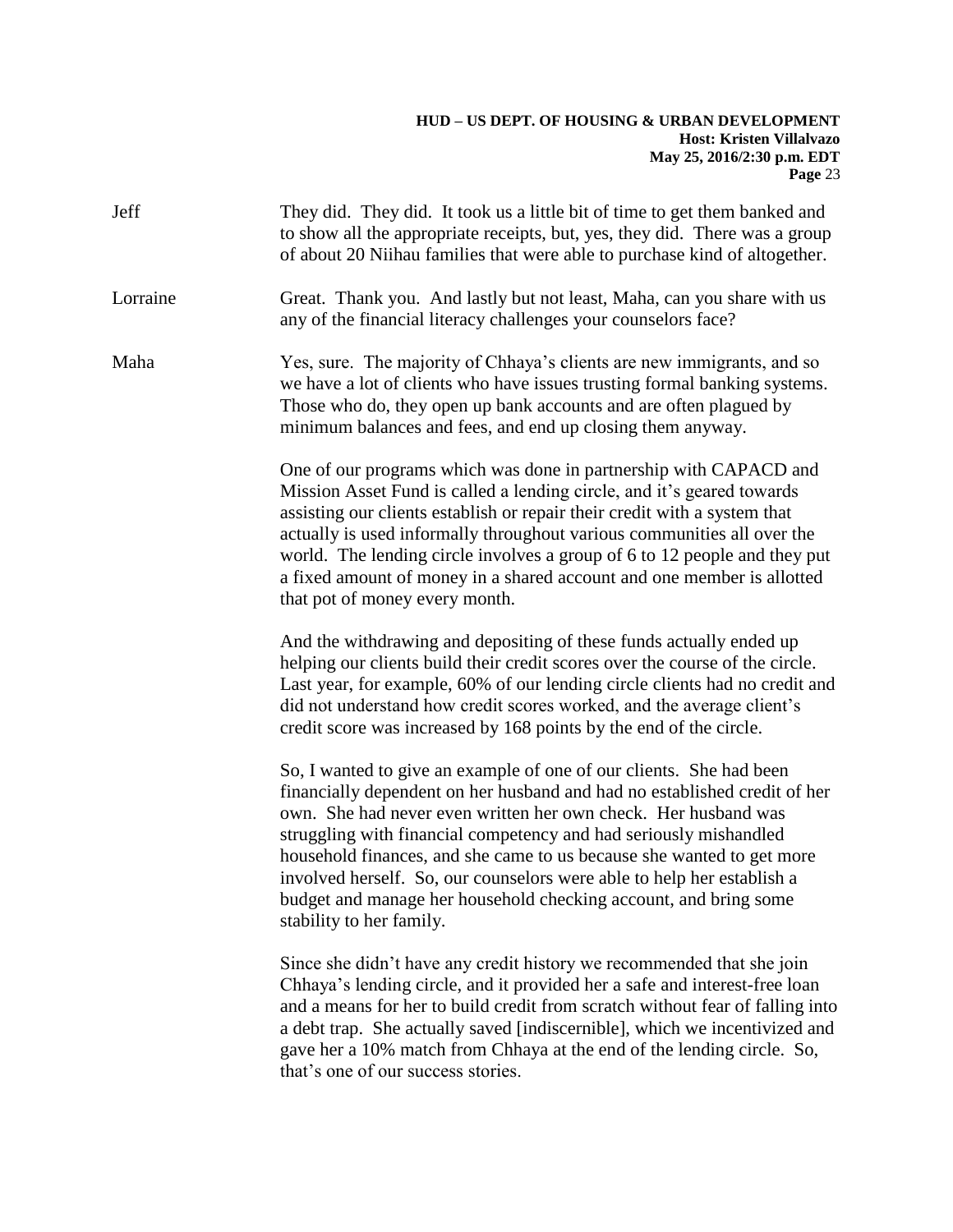| Lorraine  | Oh, that's awesome. That is very impressive that through your program<br>they were able to increase their credit scores by 168 points. Wow.<br>Congratulations to you for that best practice. Thank you.                                                                                                                                                                                                                               |
|-----------|----------------------------------------------------------------------------------------------------------------------------------------------------------------------------------------------------------------------------------------------------------------------------------------------------------------------------------------------------------------------------------------------------------------------------------------|
|           | And I notice we've got quite a bit of comments in the queue. We were<br>going to wait until the end to do questions, but I'm wondering, panelists,<br>should we open it up for questions now? Would you like to do that, or do<br>you want to continue with the discussion?                                                                                                                                                            |
| Lisa      | Sure. Questions would be great.                                                                                                                                                                                                                                                                                                                                                                                                        |
| Lorraine  | Okay. Let's do that then. Nicole, our operator, can you please explain to<br>people and see if they have questions that they want to verbally ask? They<br>do not have to provide their names. If you can just give them a number,<br>that would be fine. Let's open up the lines for questions. Jane, can we go<br>back in slides and show all the panelists? Perfect. Next. There we go.<br>Thank you. So, do we have any questions? |
| Moderator | (Operator instructions.) And one moment for our first question. There<br>are no questions at this time.                                                                                                                                                                                                                                                                                                                                |
| Lorraine  | Okay. Do we have any that have been written? Because we've got quite a<br>bit in our chat box.                                                                                                                                                                                                                                                                                                                                         |
| Lisa      | Can someone read them out?                                                                                                                                                                                                                                                                                                                                                                                                             |
| Lorraine  | Yes, we're waiting for Ginger, or Jane, or Jovan.                                                                                                                                                                                                                                                                                                                                                                                      |
| Jovan     | Is Ginger still up?                                                                                                                                                                                                                                                                                                                                                                                                                    |
| Lorraine  | Ginger may be gone.                                                                                                                                                                                                                                                                                                                                                                                                                    |
| Jovan     | Okay.                                                                                                                                                                                                                                                                                                                                                                                                                                  |
| Ginger    | No, I'm here. I've just got to find the unmute button.                                                                                                                                                                                                                                                                                                                                                                                 |
| Jovan     | Okay.                                                                                                                                                                                                                                                                                                                                                                                                                                  |
| Ginger    | Let's see, "Is ESL a focus as well, especially where large concentrations<br>of residents may have challenges with English language comprehension?"                                                                                                                                                                                                                                                                                    |
| Lorraine  | I'm not sure I understood that question.                                                                                                                                                                                                                                                                                                                                                                                               |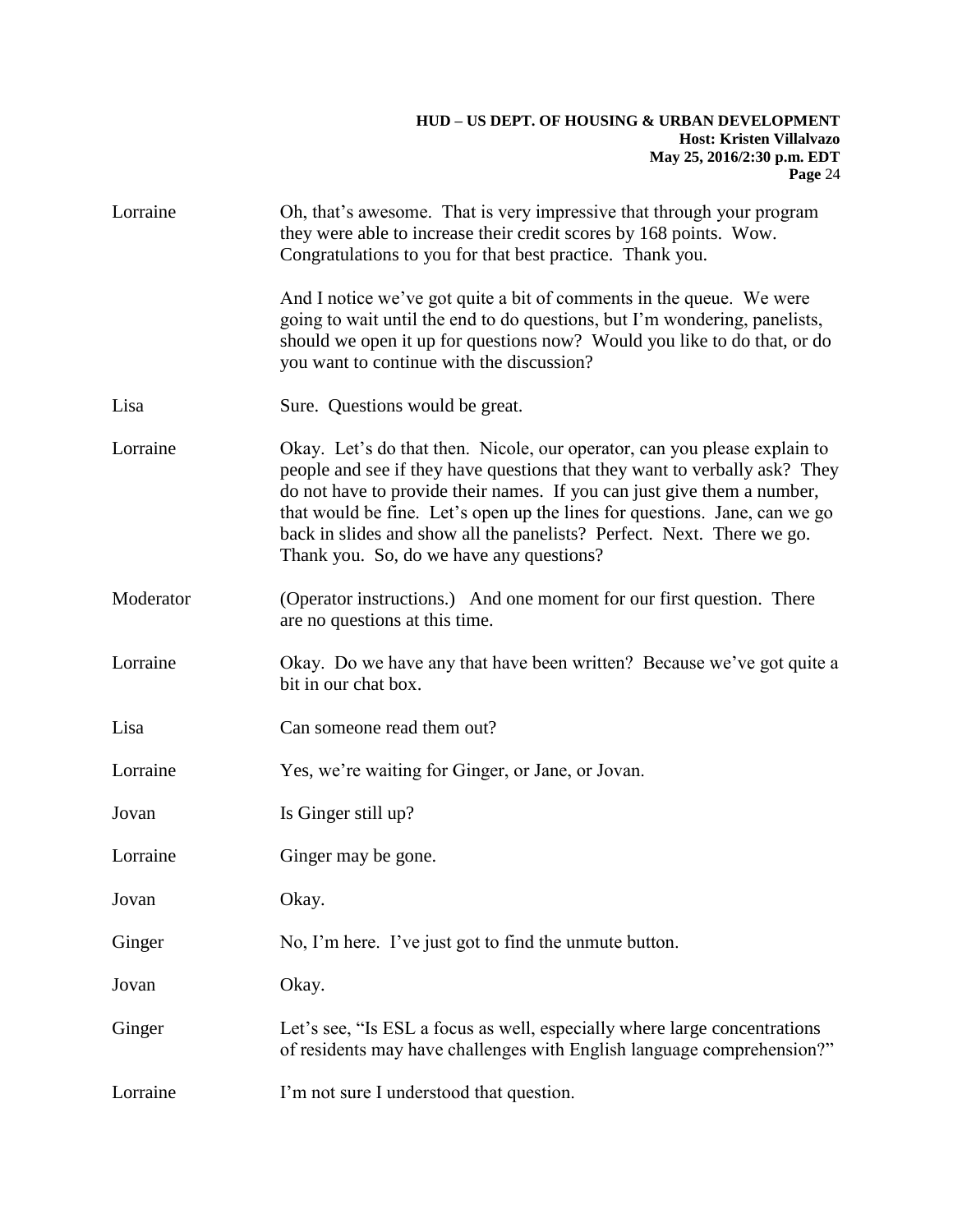| Lisa     | The question is whether English as a second language is also important<br>and whether groups also provide that. That's what it sounded like.                                                                                                                                                                                                                                                                                                                                                                                                                                                                                                      |
|----------|---------------------------------------------------------------------------------------------------------------------------------------------------------------------------------------------------------------------------------------------------------------------------------------------------------------------------------------------------------------------------------------------------------------------------------------------------------------------------------------------------------------------------------------------------------------------------------------------------------------------------------------------------|
| Lorraine | Lisa, do you want to address that?                                                                                                                                                                                                                                                                                                                                                                                                                                                                                                                                                                                                                |
| Lisa     | Oh no, I was just repeating the question. I think maybe Maha or Michelle.                                                                                                                                                                                                                                                                                                                                                                                                                                                                                                                                                                         |
| Maha     | Yes. Hello. I'm sorry. This is Maha. Can you just repeat the question<br>for me, Lorraine, or whoever has access to it?                                                                                                                                                                                                                                                                                                                                                                                                                                                                                                                           |
| Ginger   | "Is ESL," and I guess that's English as a Second Language, "the focus."                                                                                                                                                                                                                                                                                                                                                                                                                                                                                                                                                                           |
| Maha     | The importance of it? I can speak, because I spoke really briefly about<br>Chhaya offering free English classes, so I can just tell you what we see as<br>a positive there. The logic of our free ESL classes was actually very much<br>a response to community need and demand. And we actually fund it as<br>part of our asset building program as workforce development, because a<br>lot of new immigrants don't have the resources to be able to afford to pay<br>for English classes, and a lot of their job prospects are severely limited<br>because of their language capacity. And so we offer both beginner and<br>intermediate level. |
|          | And we're actually really hoping, because we also have a citizenship<br>application assistance program so we're actually hoping to launch a new<br>class that's actually going to help our advanced students prepare for the<br>naturalization citizenship test as well. It's one of our most popular<br>programs, and we find that a lot of our clients that come in through our<br>ESL program end up not only utilizing other client services, but<br>volunteering their time for Chhaya. So, the demand is real and the<br>appreciation is also very significant and makes a real difference in<br>people's lives.                            |
| Ginger   | Okay. Here's another question: "Would you touch upon cultural<br>challenges and how housing advocates can do a better job in<br>acknowledging and addressing such?"                                                                                                                                                                                                                                                                                                                                                                                                                                                                               |
| Lorraine | Lisa, do you want to start with that one, or do you want to defer to one of<br>the other panelists?                                                                                                                                                                                                                                                                                                                                                                                                                                                                                                                                               |
| Lisa     | The question was, I'm sorry, I didn't hear the beginning of the question.                                                                                                                                                                                                                                                                                                                                                                                                                                                                                                                                                                         |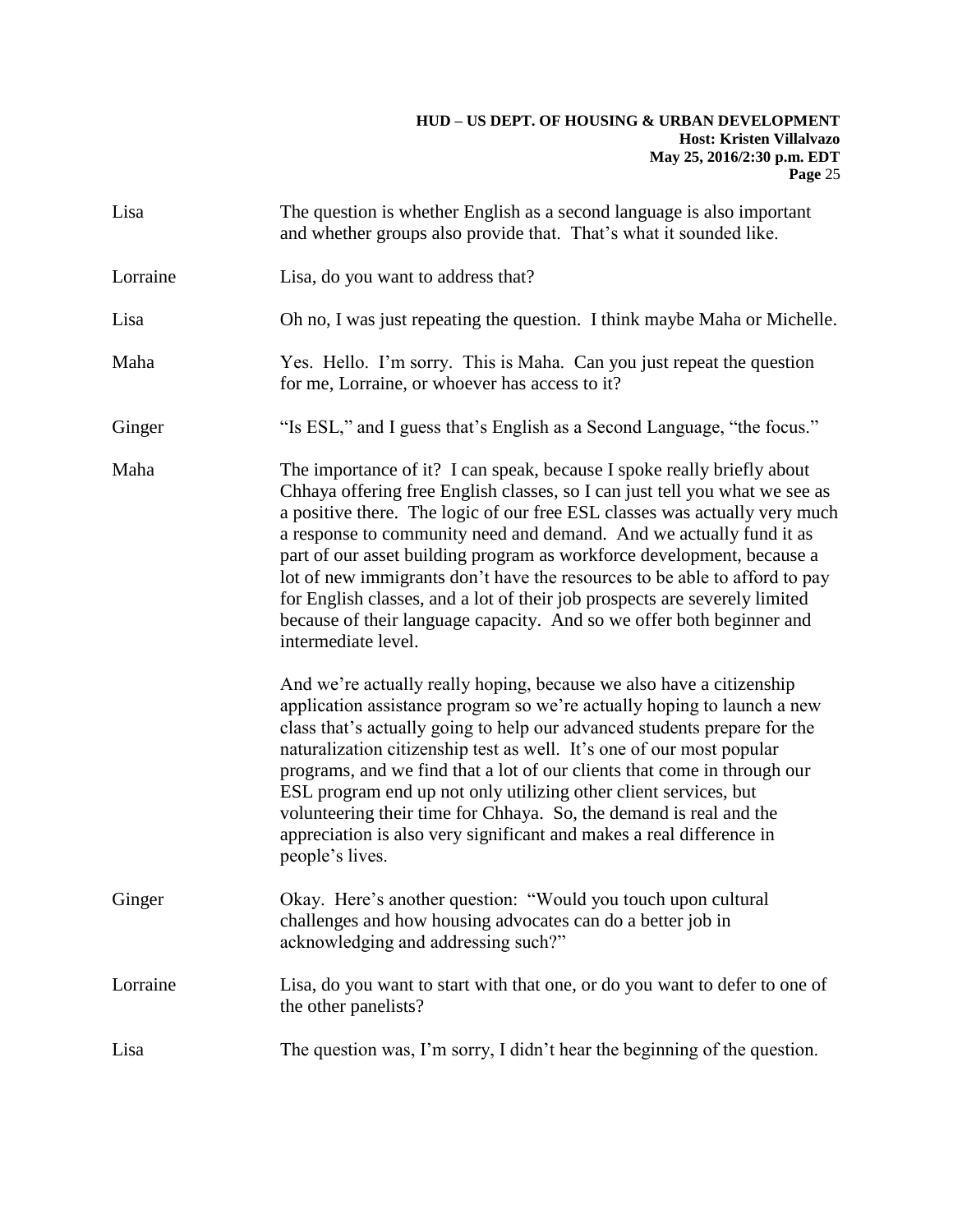| Ginger   | Would you touch upon cultural challenges and how housing advocates can<br>do better at acknowledging and addressing such?                                                                                                                                                                                                                                                                                                                                                                                                   |
|----------|-----------------------------------------------------------------------------------------------------------------------------------------------------------------------------------------------------------------------------------------------------------------------------------------------------------------------------------------------------------------------------------------------------------------------------------------------------------------------------------------------------------------------------|
| Lisa     | Sure. It goes along with what I was saying around the language. I do<br>think that if your organization does not primarily serve AAPI communities<br>or immigrant communities, or any community of color, particularly,<br>actually I think that there is a need to really understand the cultural<br>differences and different things that you would need to know to be most<br>effective to communicate and to provide information to these<br>communities.                                                               |
|          | So, I would say that cross-trainings are really good. But I think also if<br>there is a community-based organization that has the trust with the<br>community and has a long-standing relationship with community leaders, I<br>think that a more formal partnership that is resourced and is built into the<br>way in which your organization does programs, probably would be my<br>recommendation. But I do think that others on the phone absolutely have<br>other ideas and recommendations and innovative strategies. |
| Lorraine | How about Jeff, would you like to address that question?                                                                                                                                                                                                                                                                                                                                                                                                                                                                    |
| Jeff     | I think I would just echo Lisa. I think just being mindful of the needs of<br>every community that you're serving and to be really looking and tapping<br>into organizations that have expertise in the area. I think a great resource,<br>obviously National CAPACD is a great network of AAPI housing<br>counseling agencies and can definitely, I'm sure, direct folks if they're<br>looking for additional resources that way. But I would just echo what she<br>stated.                                                |
| Lisa     | Yes. And I'll just add one more thing. I would say that if there's not an<br>existing community-based organization that has a track record in serving<br>that community, that you do consider hiring part-time or full-time staff<br>that is bilingual and bicultural. I think that that is the gold standard for a<br>longer term investment.                                                                                                                                                                              |
|          | But I would say that, again, if there is an existing community-based<br>organization my recommendation would be partnership, that is where you<br>can maybe jointly fundraise to do outreach and to really value the<br>expertise and the trust that they have built over time. And, yes, thank you,<br>Jeff, we do have a network of over 100 community-based organizations,<br>not all of whom are housing counseling organizations, but do have the<br>trust in the community and who would be great partners.           |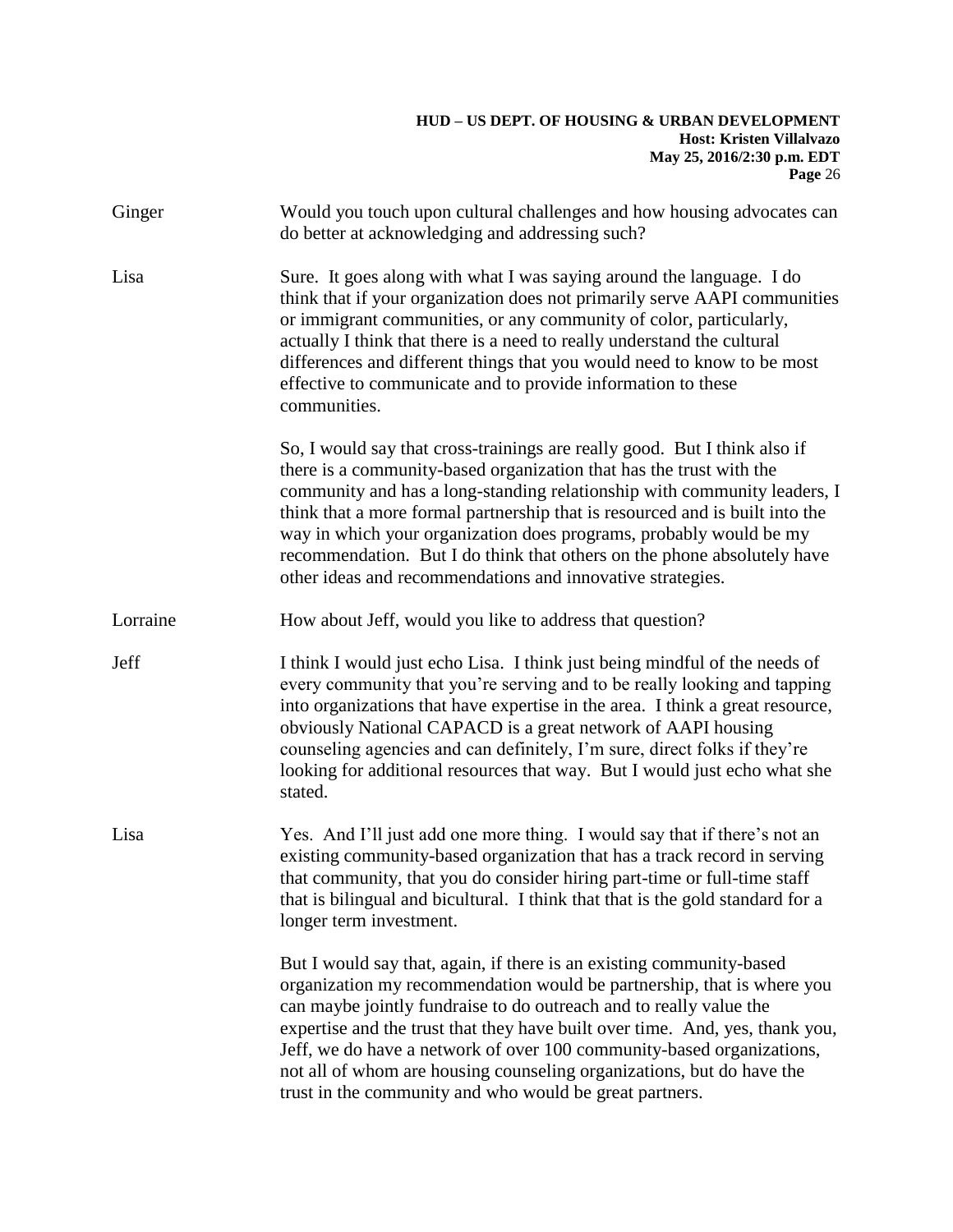| Lorraine     | Thank you. One more question we have time for, Ginger.                                                                                                                                                                                                                                                                                                                                                                                                                                                                                                                                                             |
|--------------|--------------------------------------------------------------------------------------------------------------------------------------------------------------------------------------------------------------------------------------------------------------------------------------------------------------------------------------------------------------------------------------------------------------------------------------------------------------------------------------------------------------------------------------------------------------------------------------------------------------------|
| Ginger       | That was all of our questions.                                                                                                                                                                                                                                                                                                                                                                                                                                                                                                                                                                                     |
| Lorraine     | Okay. Great. Well, thank you very much, audience for having some<br>questions for our panelists.                                                                                                                                                                                                                                                                                                                                                                                                                                                                                                                   |
|              | I'd like to go back. Jane, can we go back to our prior slide, please, or<br>Jovan? Sorry, Jovan's doing the PowerPoint. Okay. Thank you. The<br>next topic I'd like to talk about is fair housing, because it seems to me<br>when you have language barriers, you have financial literacy issues, those<br>may go hand in hand with predatory lending, and fair housing issues. So,<br>I'd like to ask the panelists if you could share with us maybe some fair<br>housing problems you see in the AAPI communities that you serve, and<br>what you try to do to mitigate those. And let's start with Nobby first. |
| <b>Nobby</b> | Okay. Yes, a lot of the clients, because they are limited English speaking,<br>or are non-English speaking, they don't really understand what are the<br>[indiscernible] or what the resources [indiscernible] English they don't<br>understand, especially if they want to buy a house, or signing a contract, or<br>renting a house, they come to the agents to help them to understand all the<br>contents in the contract. And there are a lot of people that don't<br>understand and they'll sign a contract right away and then have a problem.                                                              |
|              | So, if anything happens we'd like for them to have [indiscernible]<br>assistance. We personally have seven non-profit legal agencies in the area<br>so we can refer them to that [indiscernible] office to tell them what are<br>their rights and how to appeal or complain if any issues come up.                                                                                                                                                                                                                                                                                                                 |
|              | But I think the most important thing, we need to put a lot of energy to<br>educate them if you have any questions about fair housing or, for example,<br>fair lending, fair credit, some kind of thing, we would like them to come to<br>us for one-on-one counseling before we send them out to the legal agency.                                                                                                                                                                                                                                                                                                 |
| Lorraine     | Thank you, Nobby. And are your clients excited when they realize that<br>they have certain rights that can be enforced, especially if they're<br>immigrants?                                                                                                                                                                                                                                                                                                                                                                                                                                                       |
| <b>Nobby</b> | Yes. When they find out that they have the right to [indiscernible] fair<br>housing issue, they also [indiscernible] a lot of other questions. But<br>they're really excited when they know all the HUD fair housing rules and<br>then [indiscernible] questions to their agents that means [indiscernible].                                                                                                                                                                                                                                                                                                       |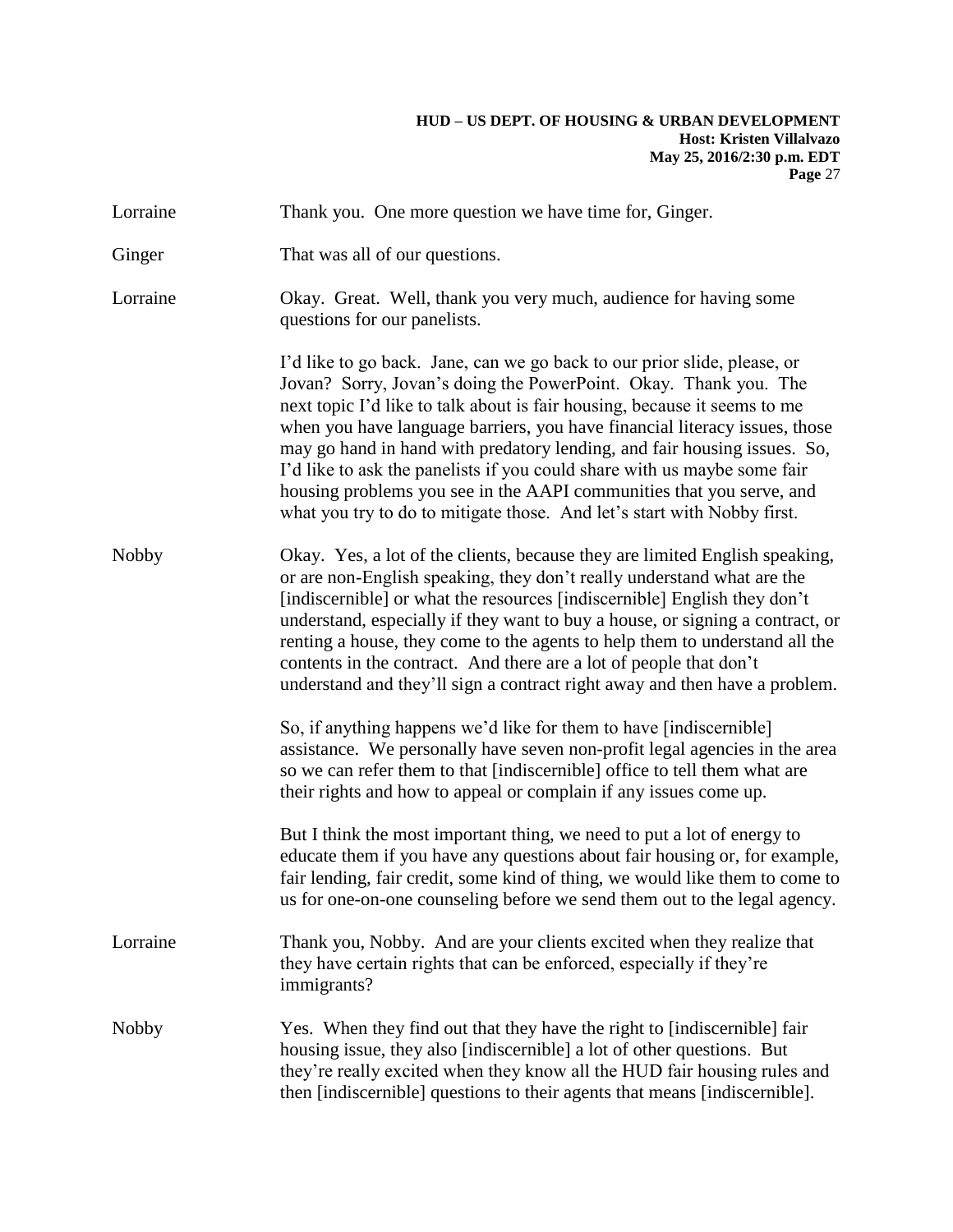| Lorraine | That's great. How about Kimberly, what can you share with us?                                                                                                                                                                                                                                                                                                                                                                                                                                                                            |
|----------|------------------------------------------------------------------------------------------------------------------------------------------------------------------------------------------------------------------------------------------------------------------------------------------------------------------------------------------------------------------------------------------------------------------------------------------------------------------------------------------------------------------------------------------|
| Kimberly | I think I'd echo what Nobby was sharing on the education for our clients.<br>I think the challenge that we experience in the AAPI community is that<br>there is a lack of education, or that they just don't know that there are<br>rights to them in terms of fair housing. And there's also a fear of<br>reprimand from maybe other people, or landlords, or anyone that might<br>find out that they actually do have a complaint, or to share their experience<br>in that. There is a huge fear of sharing their experience.          |
|          | So for us, working with our clients in educating them knowing their rights,<br>that they have rights, it's one thing. And sometimes when we do share<br>with the clients that there are certain rights that you're entitled to, that<br>clients, they do seem a little in disbelief, just going back to where they're<br>from and really understanding their cultural background, where they're<br>coming from. And the counselor can completely understand where the<br>client is coming from in terms of we have rights in this state. |
|          | So, I think a lot of it for us is just going back to educating our clients and<br>knowing and showing them there are resources available for them if they<br>do want to utilize those resources, because you're showing them the way.                                                                                                                                                                                                                                                                                                    |
| Lorraine | Assisting them.                                                                                                                                                                                                                                                                                                                                                                                                                                                                                                                          |
| Kimberly | Yes.                                                                                                                                                                                                                                                                                                                                                                                                                                                                                                                                     |
| Lorraine | That's great. Thank you. And, Jeff, I know you talked with us before.<br>You've got a little bit of a different situation in Hawaii that you think is a<br>fair housing issue.                                                                                                                                                                                                                                                                                                                                                           |
| Jeff     | Yes. Thanks, Lorraine. For us with the fair housing issue that Lorraine is<br>mentioning, it really relates back to the fair lending section of the Fair<br>Housing law. And in particular native Hawaiians who are 50% native<br>Hawaiian or higher in terms of blood quantum have access to what are<br>called Hawaiian Trust Lands. You guys might have heard about Native<br>American reservation lands. These are very similar, they're trust lands<br>that Hawaiians can live on, they can have homes, businesses.                 |
|          | But the issue is related to a specific mortgage product, the FHA-247<br>mortgage product, which is for homeowners on Hawaiian home lender,<br>native Hawaiian. This product was established through an MOU between<br>HUD and our state Department of Hawaiian Home Lands, which is really                                                                                                                                                                                                                                               |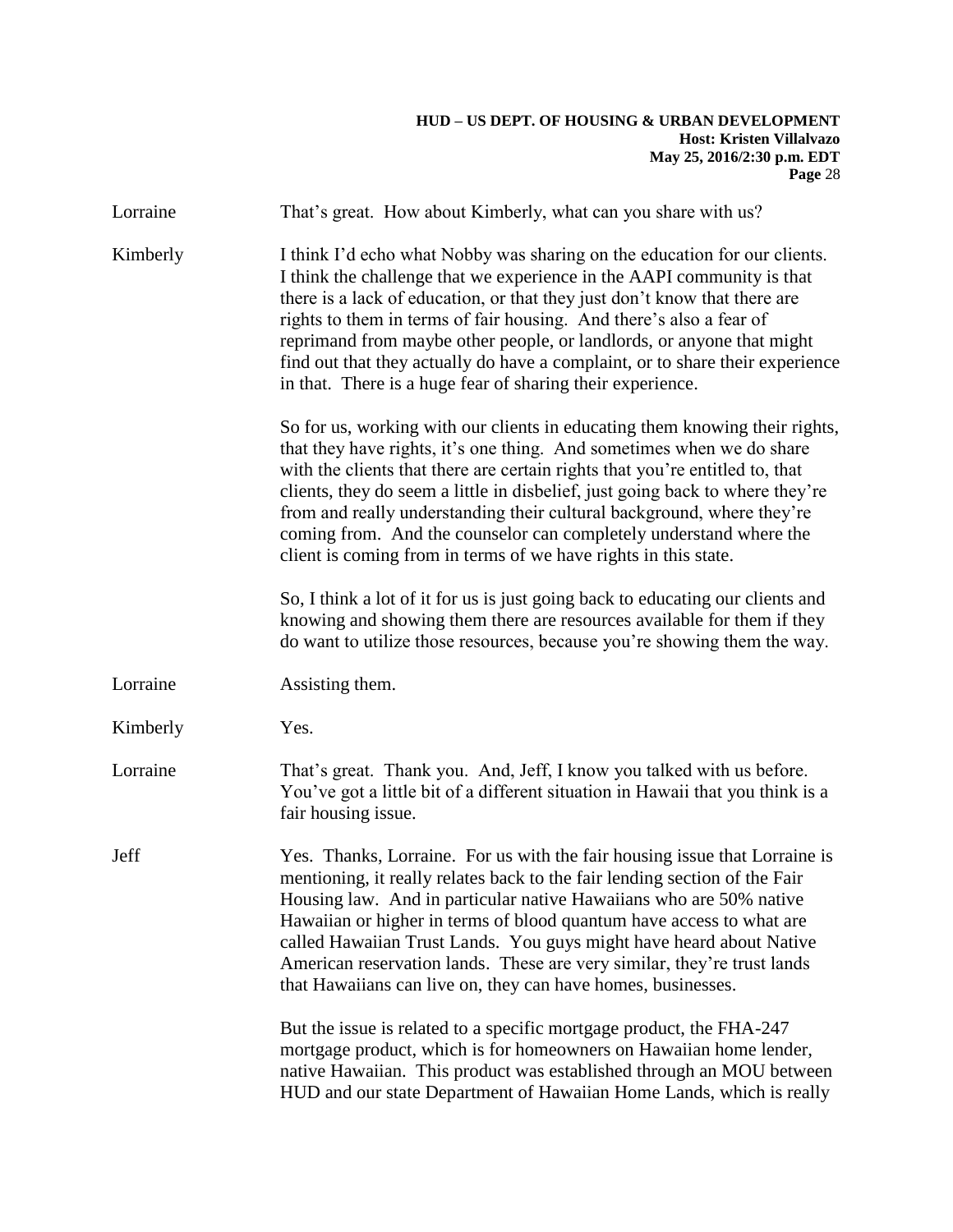like a state Bureau of Indian Affairs. And so through this MOU what had happened, or what is the current situation, is that it defined the terms of this FHA-247 mortgage product to state that native Hawaiians can only access up to 75% of the equity in their mortgage any time that they're refinancing their loan, so 75% loan-to-value. Homeowners in the rest of the nation are able to access up to 95% loan-to-value on their mortgage. So, we believe this is a major equality issue that we want to make sure that native Hawaiians have the same access to their equity that all other homeowners enjoy in the nation.

You folks on the call should know, you should be very proud that this administration and this leadership under HUD is very willing and very interested to renegotiate the MOU with our state Bureau of Indian Affairs, Department of Hawaiian Home Lands. They're more than willing to do it. They recognize the issue. We just can't get our state Department of Hawaiian Home Lands to sign that renegotiated MOU.

So, what have we been doing, Lorraine, to address the issue really relates to policy advocacy, that, folks, as HUD housing counseling agencies we see a lot of stuff on the ground, a lot of issues that are experienced maybe by one family. But if it's experienced by one family it's most likely experienced by a bunch of other families, and as policy advocates this just means that we're willing to share the story, to identify if there's any way we can try to address this, which is something that we've done and actually in partnership with the Council for Native Hawaiian Advancement, a major non-profit here in Hawaii that serves a nation of native Hawaiian non-profits, but also national capacity and other agencies and organizations who [indiscernible].

Lorraine Well, good luck with your efforts. I hope—

Lisa And then—

Lorraine I'm sorry?

Lisa This is Lisa. I just wanted to mention that HUD's housing discrimination study also found discrimination faced by Asians in seeking both rental and home ownership opportunities. And there's also a report that just came out called Borrowers from a Different Shore, and it looked at underwriting standards and also found that Asians face discrimination in underwriting. So, I do think that for our folks that are serving Asian American and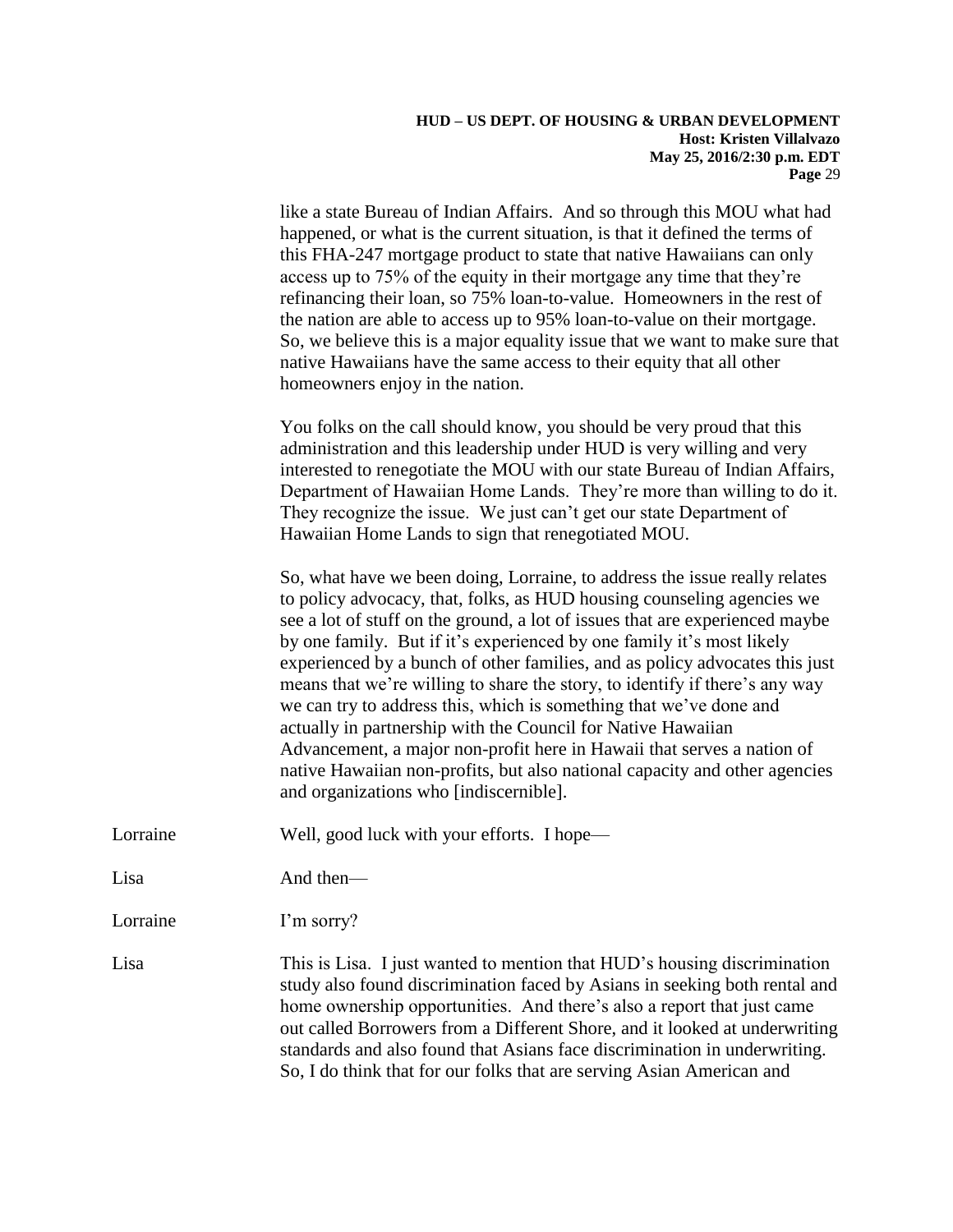|          | Pacific Islander communities fair housing issues and educating about<br>rights is very important.                                                                                                                                                                                                                                                                                                                                             |
|----------|-----------------------------------------------------------------------------------------------------------------------------------------------------------------------------------------------------------------------------------------------------------------------------------------------------------------------------------------------------------------------------------------------------------------------------------------------|
| Lorraine | Absolutely. I definitely second that. And everyone knows that you can<br>also submit a fair housing complaint to HUD as well. We have<br>information on our website on how to do that. Thank you, Lisa.                                                                                                                                                                                                                                       |
|          | We didn't hear from Maha or Michelle yet on fair housing issues. Maha,<br>do you have anything to add that you see in particular in your AAPI<br>community?                                                                                                                                                                                                                                                                                   |
| Maha     | Sure, Lorraine. The fair housing issue that Chhaya staff sees are mostly<br>around co-op board denials. Co-ops are, co-op is short for cooperative<br>housing, where instead of actually being an owner of an apartment you are<br>a shareholder of a building. And the board of the co-op is elected by the<br>shareholders and they make all the decisions on buying, renting, selling,<br>and, depending on the bylaws, many other things. |
|          | So, co-ops in New York are often the only affordable housing purchasing<br>option, but the board can deny applications without providing any<br>explanation. And so our counselors see clients that often feel that they<br>were discriminated against based on family size, ethnicity, or even<br>perceived religion.                                                                                                                        |
| Lorraine | Wow. And you advocate to try to help them in those kinds of situations as<br>well.                                                                                                                                                                                                                                                                                                                                                            |
| Maha     | Sure. And we help them navigate fair housing complaints through the<br>HUD website that you mentioned too.                                                                                                                                                                                                                                                                                                                                    |
| Lorraine | Great. Thank you for doing that. Michelle, what are your experiences<br>with the fair housing issues?                                                                                                                                                                                                                                                                                                                                         |
| Michelle | I think in the recent past, while we haven't really seen or heard of any<br>predatory lending or discrimination against homeowners maybe in the<br>lending and financial institutions. But we have really been receiving a lot<br>of, I guess you can say issues around tenants, those who are in particular<br>communities of color.                                                                                                         |
|          | We are still dealing with this issue with a group of Hmong tenants that are<br>renting under a property management here in the Twin Cities, and because<br>they have limited English proficiency or they don't speak English at all,                                                                                                                                                                                                          |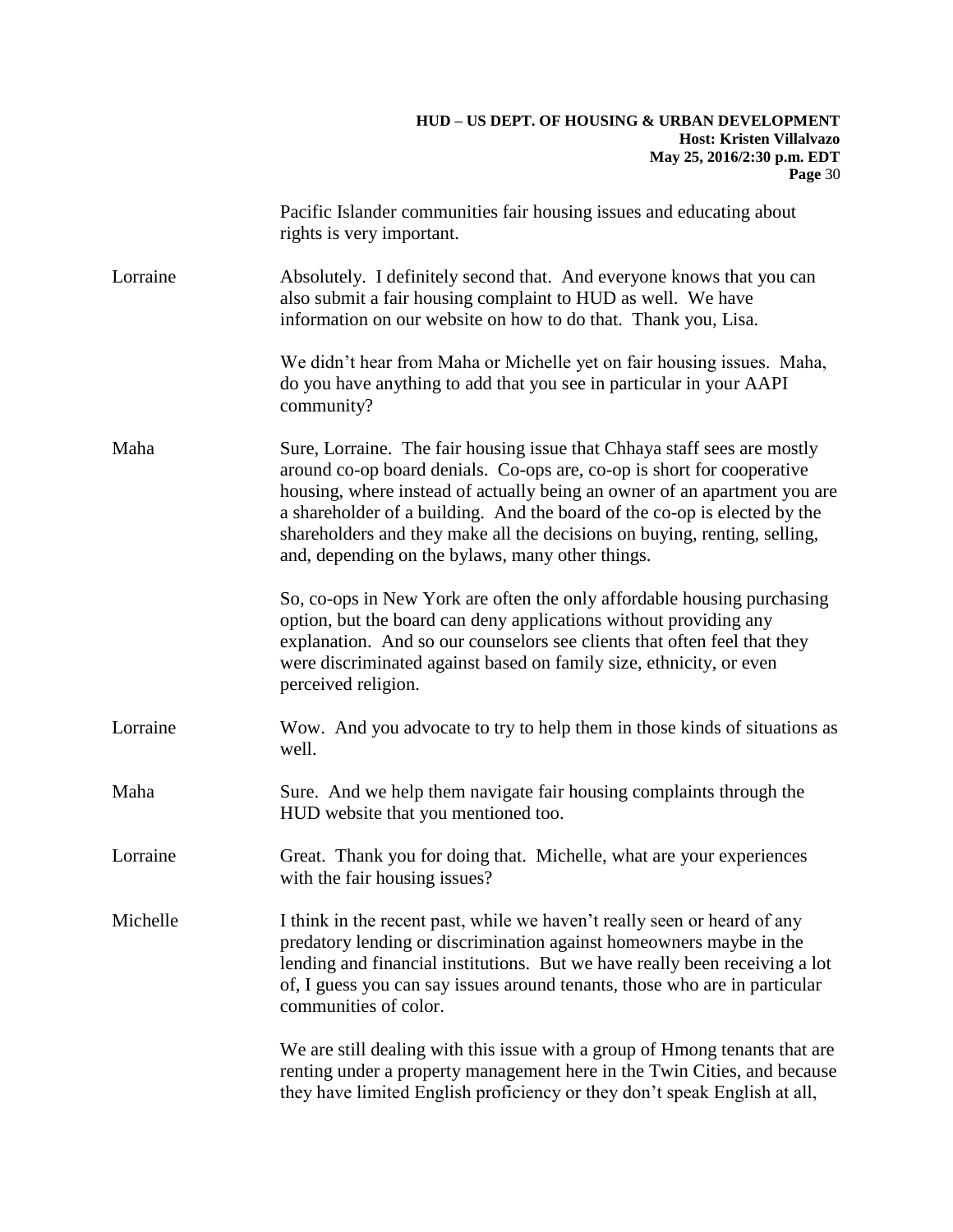they are not really receiving proper notices and just materials that they need to understand things that they need to know in terms of renting. And what we've been doing is we have been working with them alongside with the Safety & Inspections as well as also the Human Rights Office here in St. Paul, and other tenant rights organizations to work on this discrimination issue.

So, it takes a lot of time and we know for sure that we need to have more community support, but our organization has been able to work with the city and work with the property management in terms of fixing any property issues and maintenance that's needed, as well as giving proper notices. We've been able to file rent escrows as well throughout this, so I would say that we've seen this like a rising issue or that it's a common issue with our Hmong tenants, or just in general with our communities of color who may be LEPs.

Lorraine That's very interesting. Thank you. I'm getting an echo. Somebody needs to put their phone on mute. Okay. Good. The echo's gone. Thank you very much, all of you. It really enlightens us that fair housing is just as critical an issue when you're counseling your AAPI clients as the language and the financial literacy issues. So, we appreciate you sharing with us the challenges and also the solutions that you add.

> We had one last topic to discuss, and that's outreach, because one of the challenges all agencies face, not only those serving the AAPI community, is what's the best way to get the word out about your services. So, we're curious to know about your best practices when it comes to outreach in your communities. Let's start with Kimberly. What do you find most successful in outreach?

Kimberly In the services or the work within the community there's nothing better than having the support of the clients that we serve. So, we find that word of mouth from our clients in sharing their experiences in working with CCC and specifically with housing counseling or any of our staff has been beneficial for us in terms of sharing within the community.

> And the CCC recently had done something a little different that we developed or created a community roundtable where we invited clients in different programs to sit in at a table and to discuss the services and how we can really integrate what they experienced into the community. And in a sense they serve as ambassadors for CCC to go out to the community and really communicate and share with their friends, with their neighbors,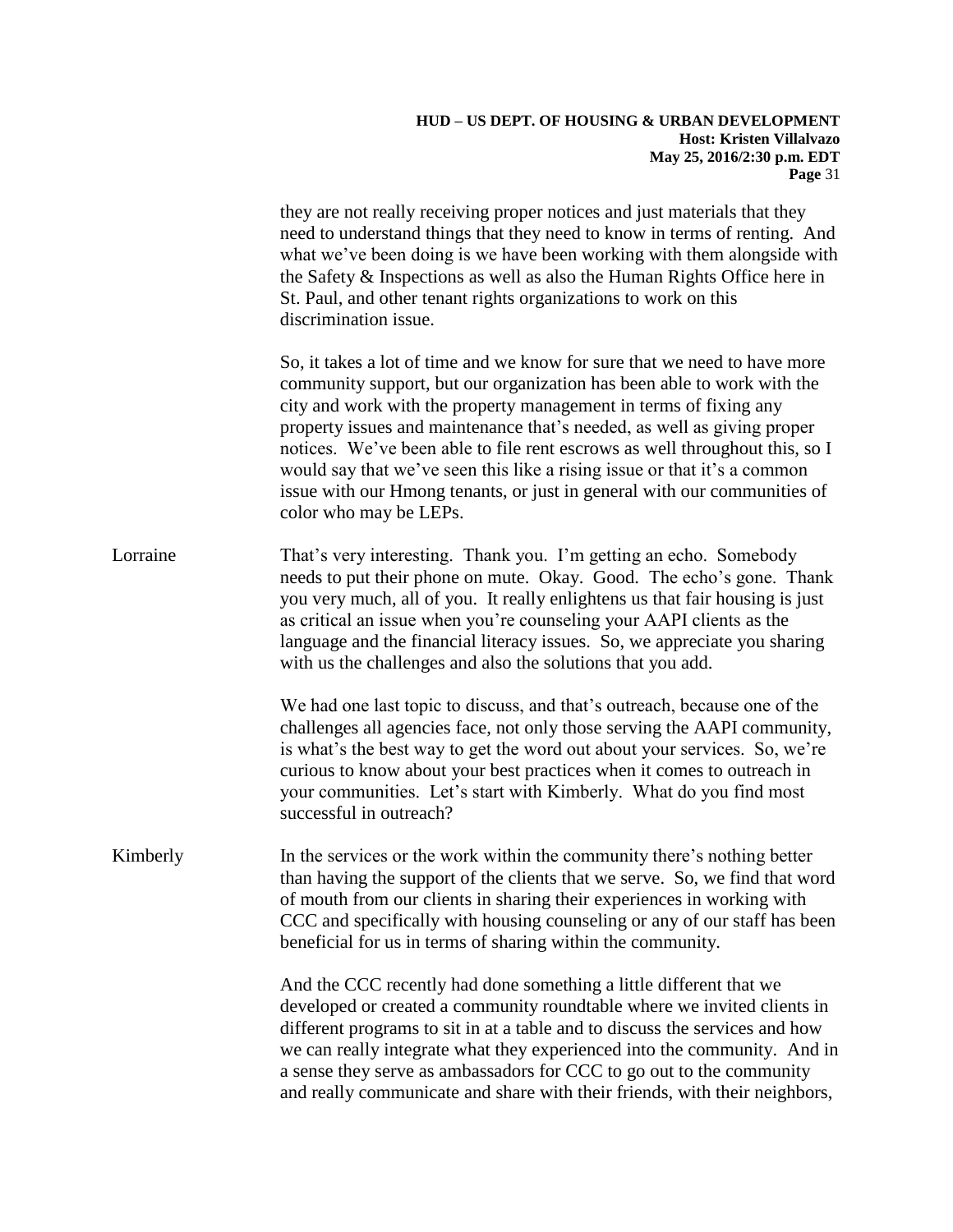|          | at church, places that on a daily basis they interact with. For us that has<br>been very helpful and positive for us.                                                                                                                                                                                                                                                                                                                                                                                             |
|----------|-------------------------------------------------------------------------------------------------------------------------------------------------------------------------------------------------------------------------------------------------------------------------------------------------------------------------------------------------------------------------------------------------------------------------------------------------------------------------------------------------------------------|
| Lorraine | Very interesting. So, word of mouth is your primarily most successful<br>way for outreach. How about Jeff, what do you find to be most<br>successful?                                                                                                                                                                                                                                                                                                                                                             |
| Jeff     | I'm sorry, Lorraine. Can you repeat that question again?                                                                                                                                                                                                                                                                                                                                                                                                                                                          |
| Lorraine | We're talking about outreach. What mechanisms do you let your AAPI<br>community, your native Hawaiians, know about your programs? What do<br>you see is most effective?                                                                                                                                                                                                                                                                                                                                           |
| Jeff     | Sure. We're very lucky in that we have a few different mechanisms that<br>really help us out. One is through the training and technical assistance that<br>I mentioned to you, where we're training social service agencies,<br>government agencies, other non-profits in the community to deliver<br>culturally relevant financial education. These folks often act as an extra<br>set of arms and hands that reach out to the community for us. We often<br>get a lot of referrals from these organizations.    |
|          | And this speaks, I think, back to what Lisa was sharing about having a<br>trusted partner, someone that knows the community, knows the clients,<br>and so we get a lot of referrals that way. But we also are very lucky in<br>that we have an AmeriCorps state grant, so we have AmeriCorps state<br>members who, their whole job is to get on the ground, find families in<br>hard to reach places, share with them about our resources and our services<br>so that they can get connected to our organization. |
|          | And then lastly, I would just say really it's about the families. The more<br>families that are successful, they're sharing with their neighbors, with their<br>family members, with their community, and really this way where the<br>family is the advocate is the strongest outreach that we've been able to<br>really lean on for our work.                                                                                                                                                                   |
| Lorraine | Oh, interesting. So, you and Kimberly have similar situations with word<br>of mouth. That's terrific. How about Maha?                                                                                                                                                                                                                                                                                                                                                                                             |
| Maha     | Thanks, Lorraine. Based on our clients we found that online strategies<br>like Facebook and Internet and email blasts don't tend to work that well.<br>But when we have the resources we're able to put ads in ethnic media in<br>Urdu, Bengali, and [indiscernible] newspapers, and sometimes even on                                                                                                                                                                                                            |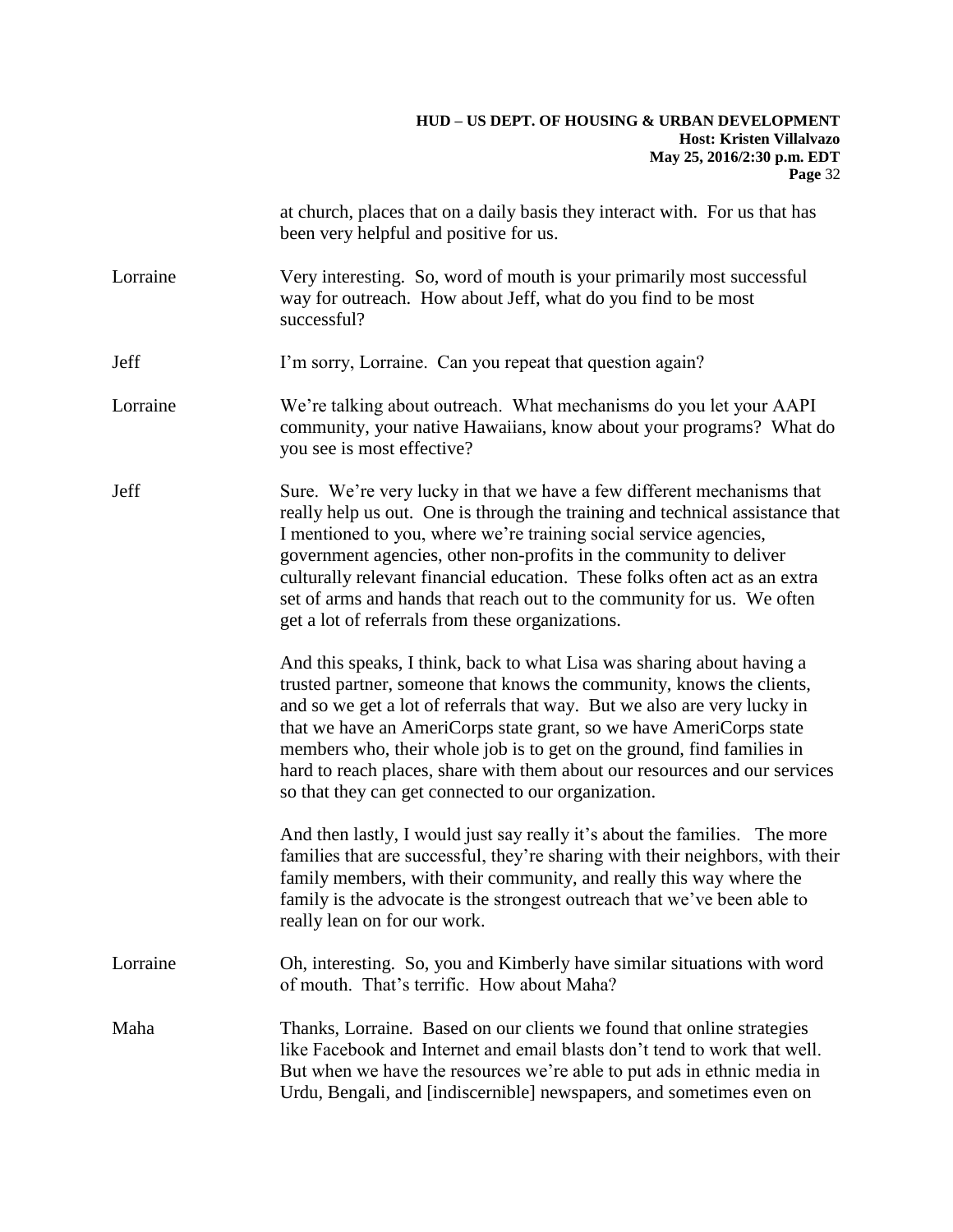|              | TV. And we have clients that come in who have cut out the ads from<br>newspapers and come in for those particular services. So, we see a return<br>on them very obviously and it just continues to be absolutely the most<br>effective method of getting to the entire population.                                                                                                                                                                                                                                                                                                                                                                                                                                        |
|--------------|---------------------------------------------------------------------------------------------------------------------------------------------------------------------------------------------------------------------------------------------------------------------------------------------------------------------------------------------------------------------------------------------------------------------------------------------------------------------------------------------------------------------------------------------------------------------------------------------------------------------------------------------------------------------------------------------------------------------------|
| Lorraine     | That's very interesting. And you're in such an urban area and<br>everybody's so busy, it makes sense that ethnic newspapers would be a<br>successful way to market your programs. How about Michelle, what do<br>you find to be most effective?                                                                                                                                                                                                                                                                                                                                                                                                                                                                           |
| Michelle     | So, I think that having really strong partnerships and doing collaborations<br>on events and outreach, I think we find that to be most successful. We do<br>outreach on a regular basis, as well as on a large and small scale. And also<br>then it's also by word of mouth too, of course in the communities because<br>oftentimes these people know each other, and then they trust the person<br>that they're working with or that they have a relationship with, and they<br>will refer to us, or that they built trust through us. Utilizing social media<br>as well is also very effective in terms of promoting our programs and<br>letting them know what we're doing. And so I think those are our<br>successes. |
|              | We also find that because in our agency we do have different programs<br>and services that we offer, that we do have about 12,000 people yearly that<br>come through our door, that we would be able to do in-house referrals<br>from across the departments and then program staff really work across<br>each other and refer services to whether that's a counseling or that's<br>rental, etc. So, I found that those things have really worked well for us.                                                                                                                                                                                                                                                            |
| Lorraine     | Oh, that sounds interesting. So, you have a little different approach, and<br>it's very successful for you. That's terrific. How about Nobby, do you<br>have any marketing or outreach practices that you find most successful?                                                                                                                                                                                                                                                                                                                                                                                                                                                                                           |
| <b>Nobby</b> | Oh yes. In the San Francisco Bay Area we have collaborated<br>[indiscernible] language [indiscernible] English and Asian language. We<br>have a monthly meeting and share the experience with the [indiscernible]<br>and every year in San Francisco we have a housing expo [indiscernible]<br>the home buyer to the [indiscernible], and [indiscernible] service<br>[indiscernible] a couple hundred people to come for counseling.                                                                                                                                                                                                                                                                                      |
|              | And the other thing, we anticipate a lot of non-profit agencies they're not<br>providing housing counseling. For example, they're doing childcare,<br>family care, [indiscernible], we participate [indiscernible] every month.                                                                                                                                                                                                                                                                                                                                                                                                                                                                                           |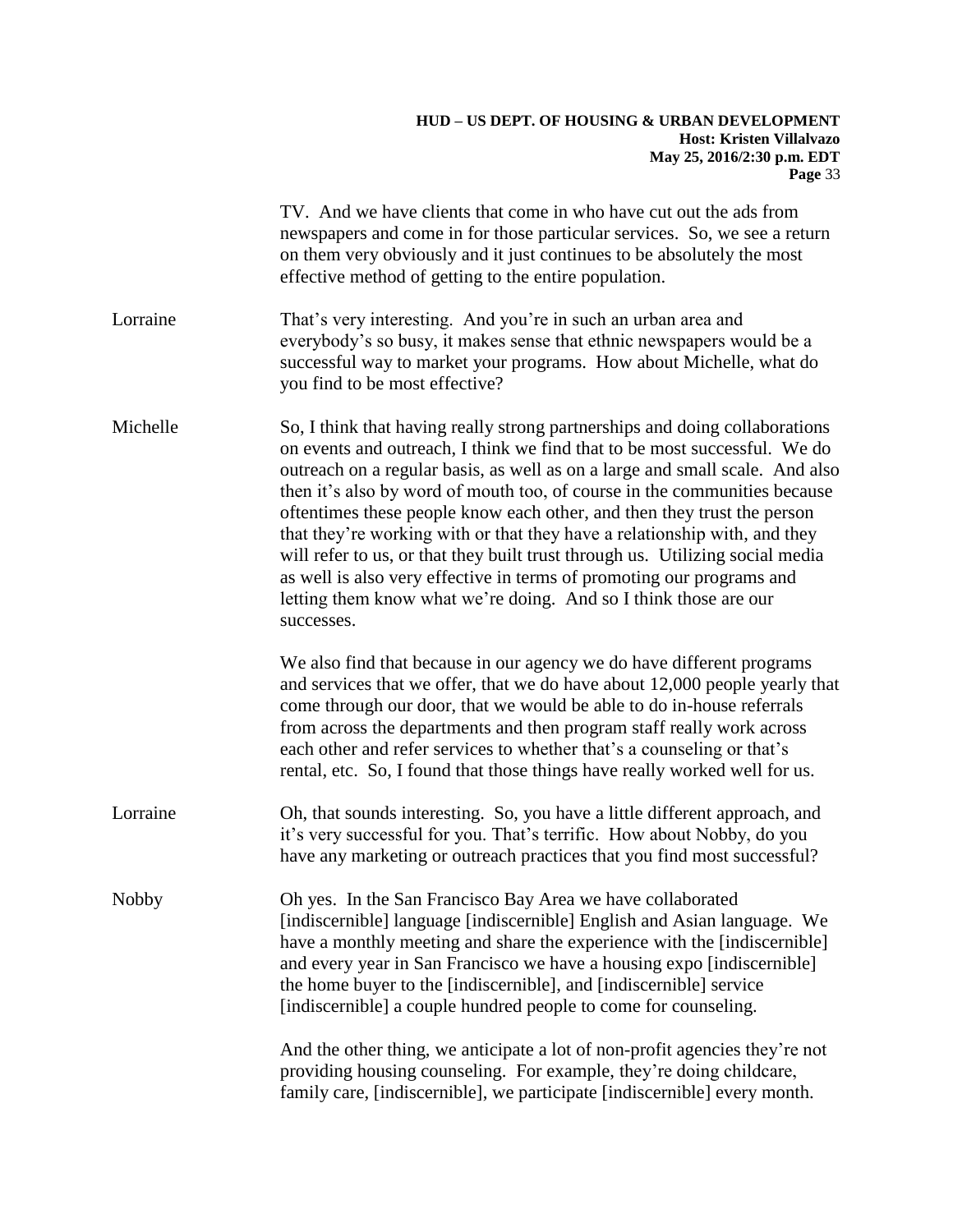|              | So, they know what kind of housing counseling services we provide and<br>they are coming to us right away or maybe they can come in the future,<br>later. So, I think the most successful is that they [indiscernible] and other<br>[indiscernible] mouth to mouth a lot of people come to us, even<br>[indiscernible] marketing we did have a lot of [indiscernible] basis come<br>for counseling. And the [indiscernible] in the San Francisco area for the<br>Asian language is really good when you have any good program or your<br>program [indiscernible] and the media, the newspaper can help us to reach<br>out to the community and tell them, okay, we have [indiscernible] service<br>that can help them. |
|--------------|------------------------------------------------------------------------------------------------------------------------------------------------------------------------------------------------------------------------------------------------------------------------------------------------------------------------------------------------------------------------------------------------------------------------------------------------------------------------------------------------------------------------------------------------------------------------------------------------------------------------------------------------------------------------------------------------------------------------|
| Lorraine     | Oh, very interesting. So, you also rely on television as well.                                                                                                                                                                                                                                                                                                                                                                                                                                                                                                                                                                                                                                                         |
| <b>Nobby</b> | Yes.                                                                                                                                                                                                                                                                                                                                                                                                                                                                                                                                                                                                                                                                                                                   |
| Lorraine     | Well, thank you all. I really appreciate you sharing, because you each had<br>some unique marketing and you also had some things that were in<br>common. And I think that's really good for our audience to understand,<br>that they need to look at their individual service areas and try and see<br>what's going to be most successful.                                                                                                                                                                                                                                                                                                                                                                             |
|              | Well, I thank everyone very much because you've done a great job in<br>sharing your challenges, your successes, and your best practices. So, let's<br>go to the next slide, please?                                                                                                                                                                                                                                                                                                                                                                                                                                                                                                                                    |
|              | We are running over, so I am going to, I don't know, folks, do you have<br>time in case we have any other questions, or do you just want to conclude?<br>I'm asking the panelists what you would like to do.                                                                                                                                                                                                                                                                                                                                                                                                                                                                                                           |
| Lisa         | Sure.                                                                                                                                                                                                                                                                                                                                                                                                                                                                                                                                                                                                                                                                                                                  |
| Lorraine     | Okay. Nicole, can we open the lines in case there are any more questions?                                                                                                                                                                                                                                                                                                                                                                                                                                                                                                                                                                                                                                              |
| Moderator    | (Operator instructions.) There are no questions from the phone lines.                                                                                                                                                                                                                                                                                                                                                                                                                                                                                                                                                                                                                                                  |
| Lorraine     | Okay. Did we have anything else in the chat box? Ginger, did we have<br>anything else, or Javon?                                                                                                                                                                                                                                                                                                                                                                                                                                                                                                                                                                                                                       |
| Javon        | Not at this time, Lorraine.                                                                                                                                                                                                                                                                                                                                                                                                                                                                                                                                                                                                                                                                                            |
| Lorraine     | Okay. Well, great. Well, that's good. That means you've done a superb<br>job. You've answered everybody's questions. The wealth of information                                                                                                                                                                                                                                                                                                                                                                                                                                                                                                                                                                         |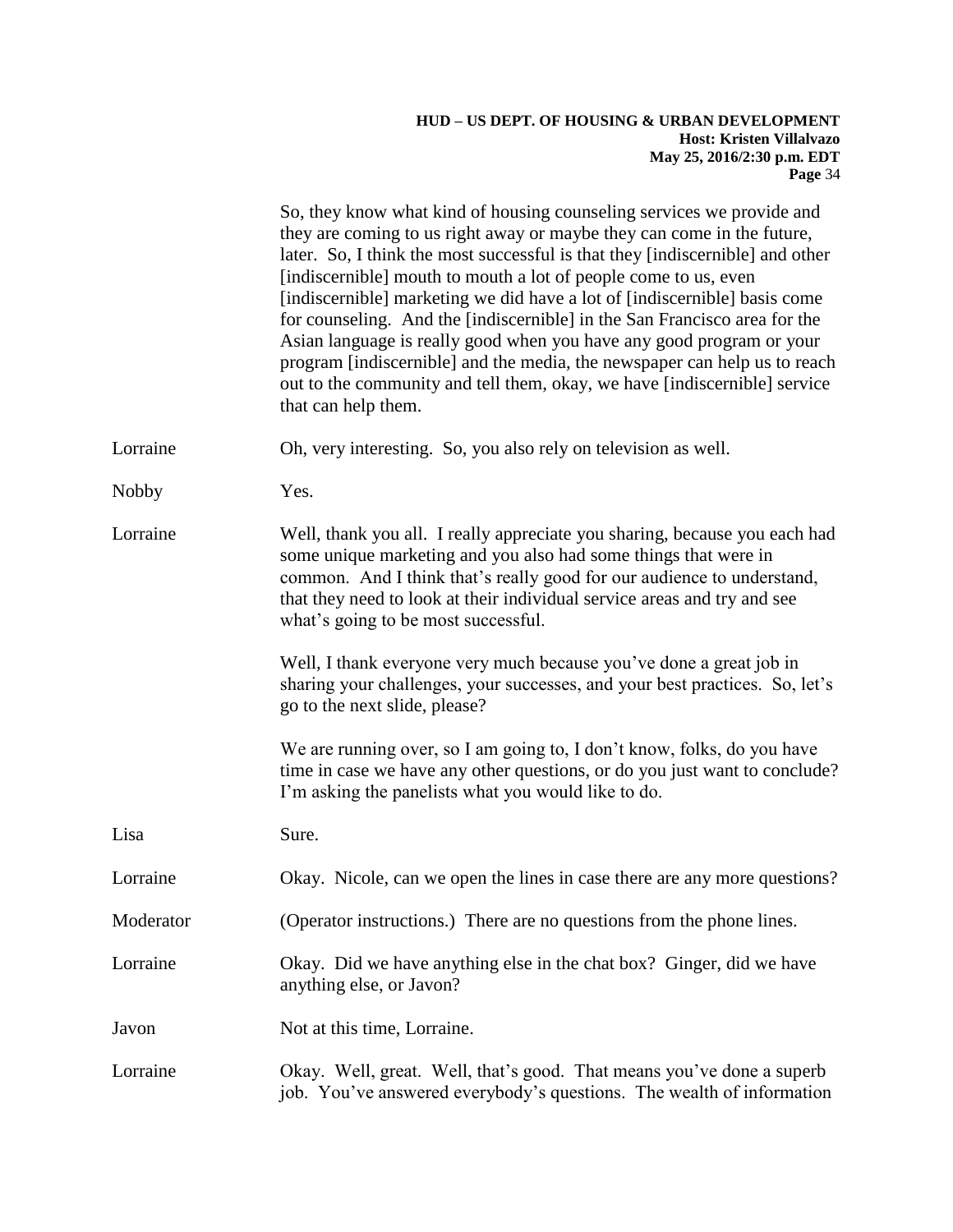you provided, I, for one, have learned so much more about the importance in taking into consideration language, and financial literacy and understanding, and also outreach when dealing with AAPI communities.

Let's go to the next slide, please. After this one. If you are interested in learning more about our housing counseling programs, there's our website on the HUD Exchange where you can go. You can learn a tremendous amount of information about if you are not already involved in HUD's housing counseling program but you are performing housing counseling and you would like to join our network, you can find quite a bit of information on there.

If you have any further questions for any of our panelists, or if you have any questions for HUD, we invite you to submit those through email. Our address is housing.counseling@hud.gov. And we will forward the questions to the appropriate panel members if you have any specific questions for them. Next slide, please.

Sarah was not available, but she wanted to convey she did listen in to the majority of our webinar, and she and all of us at the Office of Housing Counseling and the Deputy Secretary really want to extend a warm heartfelt thank you to all our panelists. You took a lot of time participating in this, and we really appreciate everything you did to make this a very successful webinar.

For those of you that attended the webinar, if you would like to see more discussions like this, please indicate that when you complete your survey so we can understand how effective this was in helping you. And I think the information that all of you provided not only applies to the AAPI community, but to all communities that housing counseling agencies serve, because it's so critical in order to be successful to understand any cultural sensitivity issues you have with your different population groups, and realize that there's going to be language barriers, there may be lack of understanding about fair housing and financial literacy, and what you can do to improve your services. Because we all have the same goal, to help our clients achieve their housing goals.

So, we want to thank you all very much for what you do every day, and thank you very much, panelists.

Nobby Thank you.